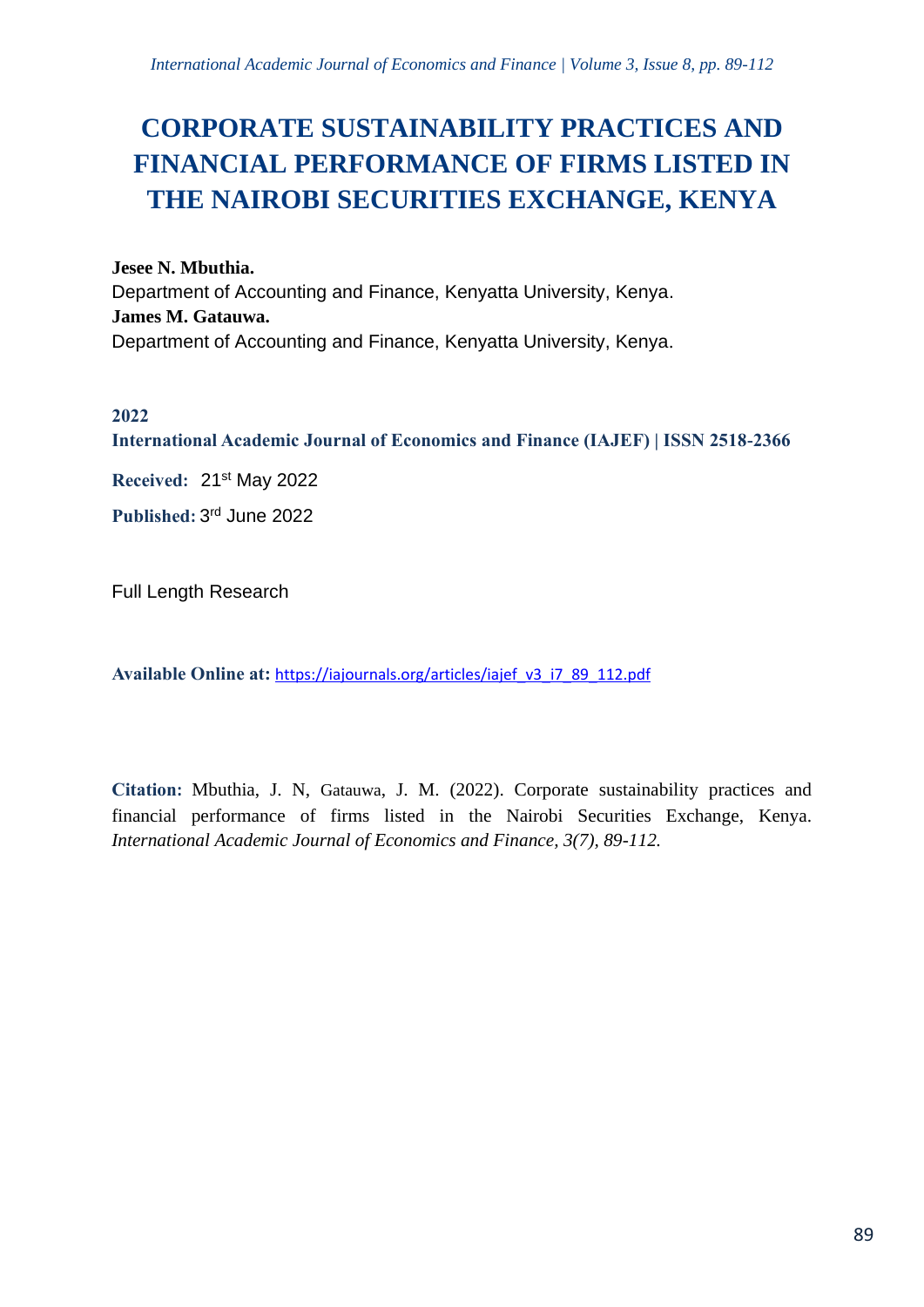# **ABSTRACT**

Adoption of sustainability practices with elements of social, economic, environment, technological, empowerment of all staff and strategic planning might change the poor financial performance trends. This study investigated on corporate sustainability practices and performance of firms whose shares are traded on the NSE. Study objectives covered; examining the effect of social, economic and environmental sustainability on financial performance of firms whose shares trade publicly on NSE. The study was anchored on agency theory, stakeholder theory and legitimacy theory. Descriptive research design was employed in the study and the target population was finance managers working in the 56 firms listed at the NSE and a census sampling was applied, such that the sample size was 56 respondents. A pilot study was conducted to ensure the instrument is reliable and valid before data collection process. Primary data was collected through a drop and pick later method. Descriptive statistical analysis was undertaken using mean, frequencies

percentages and standard deviation. Inferential statistics were also conducted through ordinary least square model. The study established that social, economic and environmental sustainability had significant effect on performance outcomes. Corporate sustainability practices therefore had significant effect on financial performance. In recommendations, stakeholder engagement managers and the public relation managers should invest more resources in CSR activities to the community. ICT managers of the respective listed firms should carry out regular maintenance of the existing technologies to be utilized in cutting down costs of operation. Senior management team of the listed firms in Kenya should adopt solar technologies to safeguard the environment.

**Keywords**: Corporate Sustainability Practices, social sustainability, economic sustainability, environmental sustainability and Financial Performance.

#### **INTRODUCTION**

Corporate sustainability is becoming a more critical part of business growth. Successfully managing sustainable activities is key to maintaining a competitive edge. In today's business world, corporate sustainability is becoming increasingly relevant. The positive impact of corporate sustainability on business efficiency, such as improved credibility and income, can explain the rapid spread of corporate sustainability practices (Laskar, 2018). Companies are required to do more under CSR than they are required to do by the legal provisions relating to the safety of products, protection of the environment, adhering to labour standards, giving priority to development projects in the community, observe human rights and keeping corruption at bay among other practices.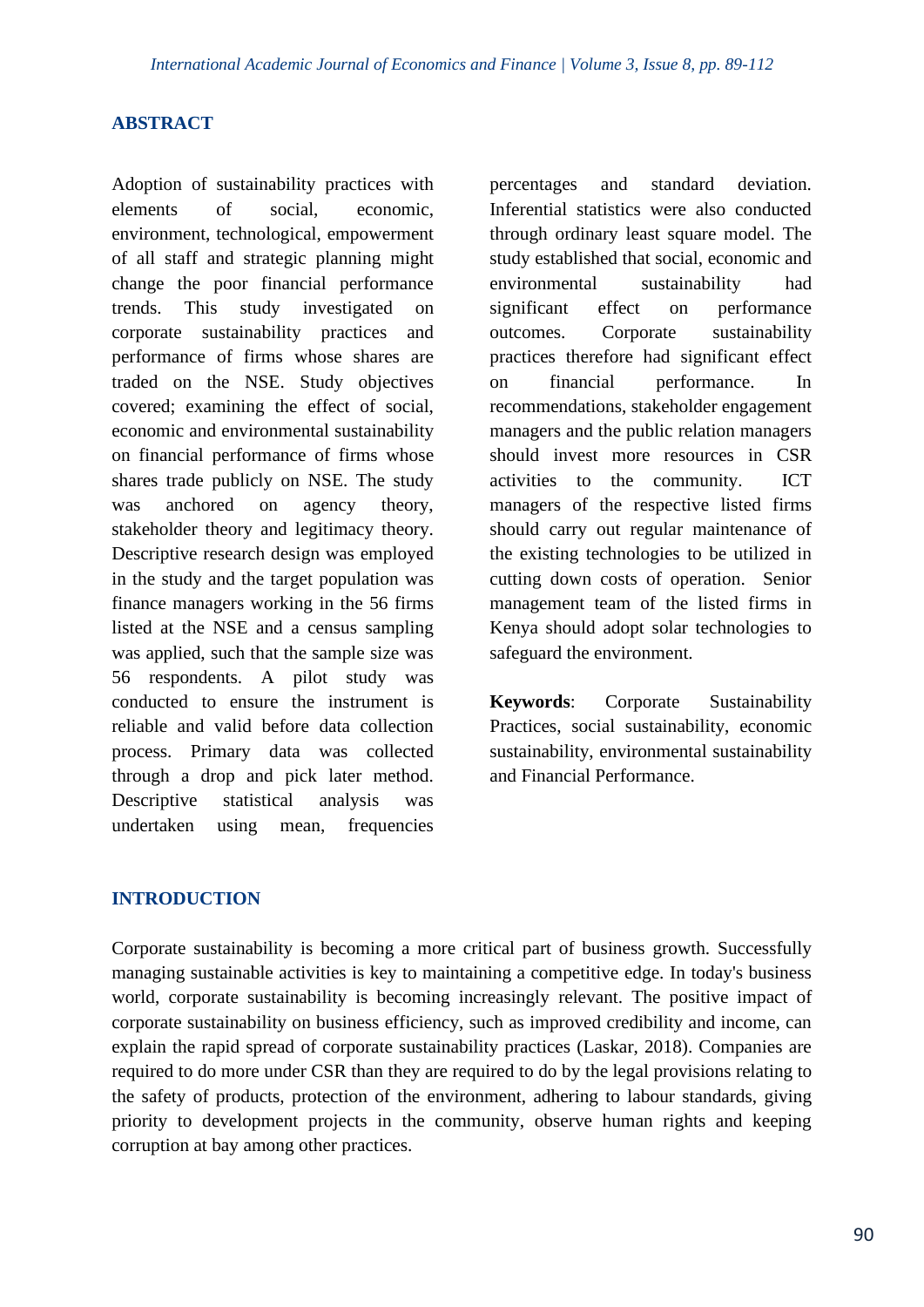Across the globe, there has been an increase in sustainable market size that has grown in investment in corporate sustainable projects by 30% in the period of 2016-2019. Investors have an excess of USD 30 trillion in assets, of which 75% are held by institutional investors whereas the remaining quarter is held by retail investors. However, the sustainable investments in a nation are financed by public equities to the tune of 5 fifty one percent and thirty six percent fixed income assets (Global Sustainable Investment Alliance, 2019).

The European Union is the largest investor in sustainability projects at USD 14 trillion, followed by United States with USD 12 trillion of assets and third is Japan USD 2 trillion. Many other countries have done little in terms of investing in sustainability projects or push for adoption and implementation of sustainability practices. The WBCSD (2020) noted that the Indian member companies have taken climate actions and transformed their operating systems as a way to attain 100% transition to a sustainable world. The WBCSD provided the members with a platform for advocating and impacting organizations with sustainability measures and practices that will keep the globe safer for future generations.

In Turkey, Önder (2018) noted that firms that had adopted sustainability practices gain value in the business sense, had higher reputation and better management of organizational skills and higher commitment levels that contributed to the long-term growth of the economy. When these organizations can work with all stakeholders like communities, general society and workers to improve living conditions and quality of life, they gain higher status and strong corporate image. Using data gotten from Japan and India, it was established that corporate sustainability significantly affected financial results as posted by firms in both nations (Laskar, Chakraborty and Maji, 2017).

Regionally, Choongo (2017) noted that Zambian SMEs have adopted corporate sustainability and corporate social responsibility whose focus has been to grow the financial targets through social, economic, and environmental aspects of the practices and how the business operates. In Ghana, Ngwakwe, Awunyo-Vitor and Akoto (2014) noted that only 32% of small audit firms were aware of sustainability reporting and 98% of these firms noted that there was value in sustainability reporting. There was need to educate and create awareness on sustainability practices like wastage reduction and reporting to streamline operational processes and gain in higher returns. Isanzu (2013) noted that firms that engaged in SRI recorded positive improvement in financial outcome results.

Locally, Gatimbu, Ogada, Budambula and Kariuki (2018) revealed that the tea processors that had employed environmental sustainability measures gained little in terms of environmental efficiency in relation to profitability. Tea processors with an environmental performance score of more than 80% had a meager profit margin of less than 1.23 %. Omuom (2020) looked at the efforts made to promote enterprise sustainability through the green marketing models in Kenya. It was revealed that competitive advantage, environmental protection regulation, cost efficiency and consumer behavior were key factors in the adoption of the green marketing model. Wanjala (2016) focused on state companies in Kenya to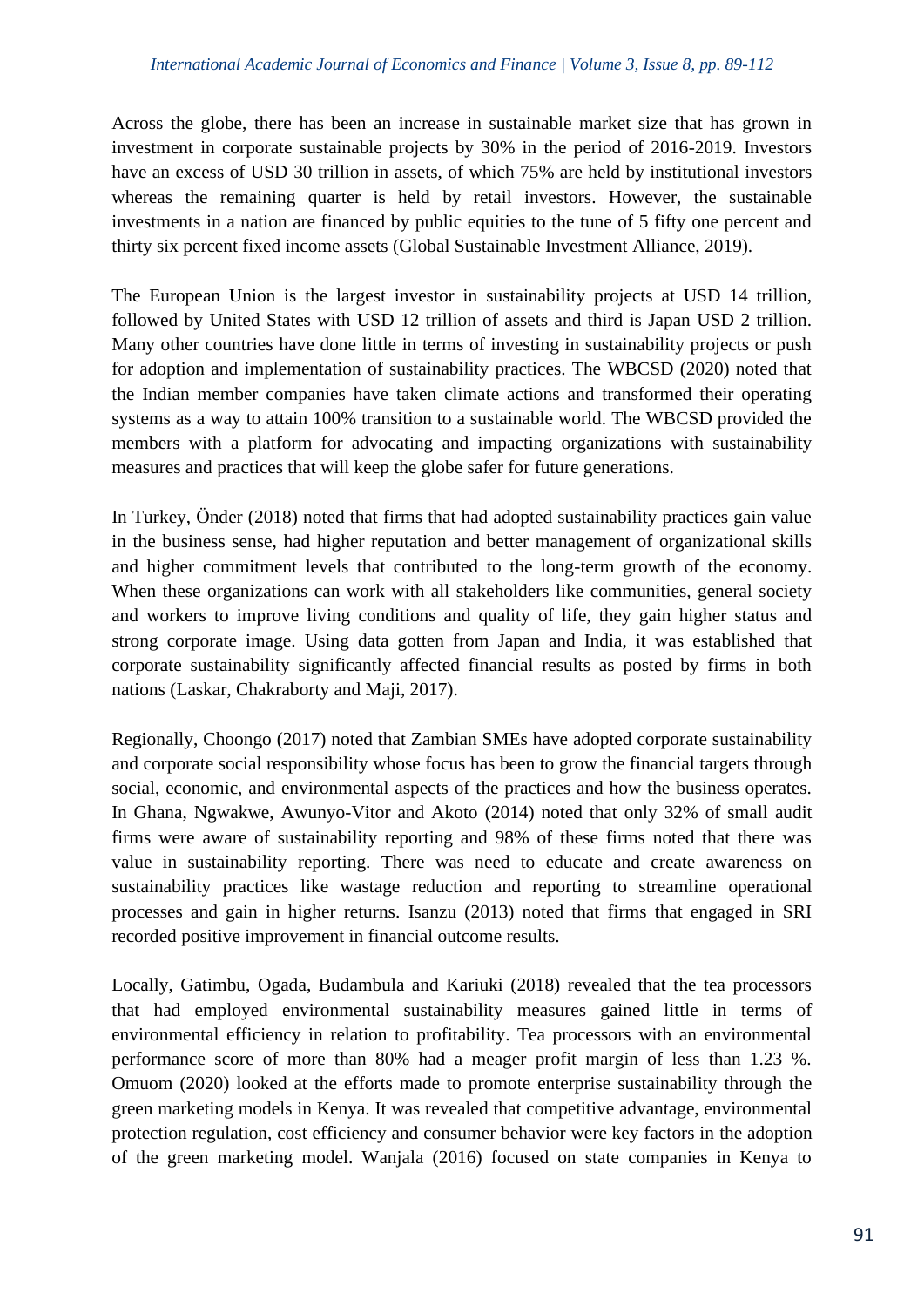investigate corporate governance and how it affects results. According to the report, the board of directors' diversity, the CEO's characteristics, and the audit committee's activities all have a major impact on firm results. The weak corporate governance structures of listed companies on the Nairobi Securities Exchange, such as CMC Motors and Uchumi, are largely to blame for their poor performance.

The ability of a company to ensure that its activities are effective, sustainable, and viable is reflected in its performance outcomes as expressed in monetary terms. This is normally determined by how effectively an organization utilizes available capital to achieve the set goals and objectives (Galant & Cadez, 2017).

Different sectors of the economy measure performance using different parameters, for instance agricultural-based companies may consider amount of grain output, market prices of the produce and profit margins, while service-based sector like hospitality look at volume of customers visiting their establishments and the services they consume, net profits and earnings (Mwanja, Evusa & Ndirangu, 2018). The performance of the sectors vary with some rising and others declining and at the same time, some sectors could advancing yet one of the listed firm is doing poorly. Some have been delisted due to irregularities or poor performance, but the NSE has continued to expand with green bonds launched in 2019.

This market was founded in 1954 by a group of stockbrokers to assist businesses in raising capital through the selling of securities (debts and equities) (NSE, 2021). The NSE is a stock exchange where shares are traded. The NSE assists companies in raising funds for programs that boost efficiency by facilitating securities transactions. In 2018, there were 65 firms listed on NSE under different segments. As of August 2021 there are 56 firms listed under 11 different segments and trading partners and brokers who help in buying and selling of shares for individuals and corporates.

The market is supervised by the Capital Markets Authority (CMA) which seeks to ensure that listed firms adhere to good corporate governance practices. NSE has taken measures to preserve, protect and conserve the environment, through its corporate responsibility functions. It has gone a step ahead and launched the Green Bonds in 2019 and its strategic plan for 2020 -2024 features sustainable business growth through partnerships and inclusivity, use of technology and innovative processes and employee empowerment through training programs.

# **Statement of the Problem**

Firms listed at the NSE face challenges in its financial performance and some have reported declining profits and even losses. According to the CMA Report (2018), there were a total of 15 companies that traded at a loss, 25 had declined profits and 25 signaled having reduced profits in the financial year 2017. At the same time, the NSE deregistered two firms (Baumann Limited and Hutchings Biemer shareholders) from stock market in 2017 as they were unable to uphold regulatory and financial obligations. Poor financial performance is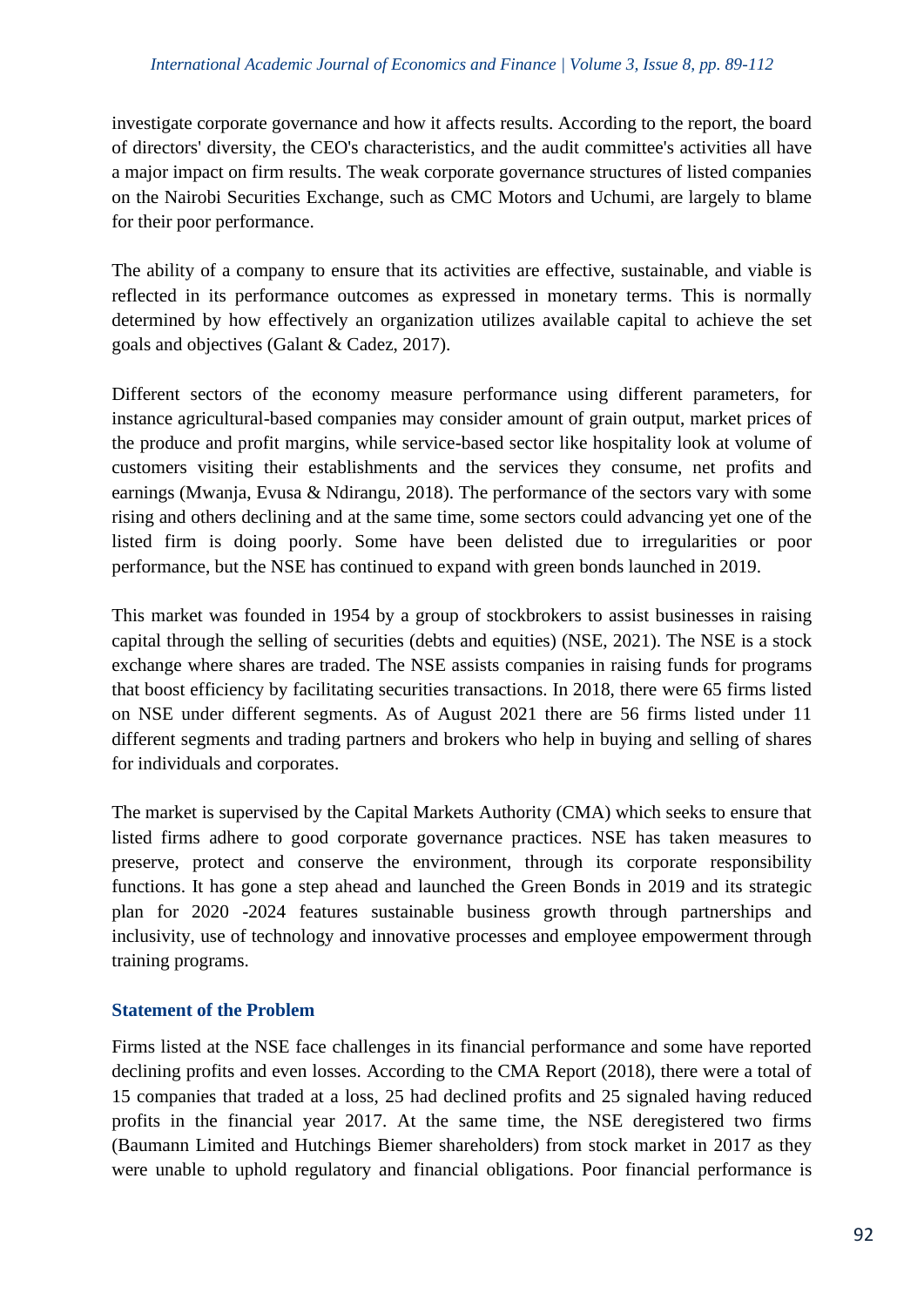also attributed to increased administrative costs by 12% from Kshs.560 Million to Kshs.625 Million in 2019; declining shareholders' funds by 3%, ROE by 3.9% and ROA by 3.4% in the 2018/19 period (NSE, 2021).

The declining financial performance metrics such as ROA, ROE, shareholders' fund and equity trading levies and the increase in administrative costs can spell doom for many of the listed firms unless the trend changes (Engert & Baumgartner, 2016). Employing sustainability practices such like diversification of board members, awareness creation, training and education the people and pushing for use of modern technological systems and applications to reduce operational costs can help shift the performance trends. According to Lassala, Apetrei and Sapena (2017) sustainability practices with social, environmental and economic aspects have been employed by different firms resulting in improved financial performance. This study seeks to understand if firms listed at the NSE can improve their financial performance through employment of corporate sustainability practices.

Studies on corporate sustainability practices and financial performance outcome post divergent results. For instance; Alshehhi, Nobanee and Khare (2018) assessed how sustainability practices affect corporate financial results in firms. Findings indicate that sustainability practices positively affected financial performance. This study finding is limited in connection to the current study because of contextual differences between research and development sector and other segments available at the NSE. Jha and Rangarajan (2020) investigated how practices adopted on sustainability affected performance outcomes among firms in India. The findings show that SRI investment has no relationship with performance results registered by firms. These results indicated that the relationship was negligible for Indian firms in aggregate. The study presents a contextual gap which limits application at the NSE. Gok, Ozdemir and Unlu (2019) study was on corporate sustainability practices and performance outcomes as measured by ratios as evidenced in Turkish manufacturing industry. The study compared sustainable companies versus control companies in terms of their financial performance for 2016 and 2017. The results were mixed since in 2016 sustainable firms did better that control ones while in 2017 the financial performance variables were opposite. The gap created is in context as the study was done in Turkey and manufacturing sector.

The studies reviewed above present gaps from the concepts discussed, context covered and methodologies adopted. This therefore presents a justification for assessing the effects of corporate sustainability practices on performance of firms listed at the NSE in Kenya.

# **Study Objectives**

- i. To determine how social and economic sustainability affect performance of firms listed at NSE, Kenya
- ii. To determine the effects of economic sustainability on performance of firms listed at NSE, Kenya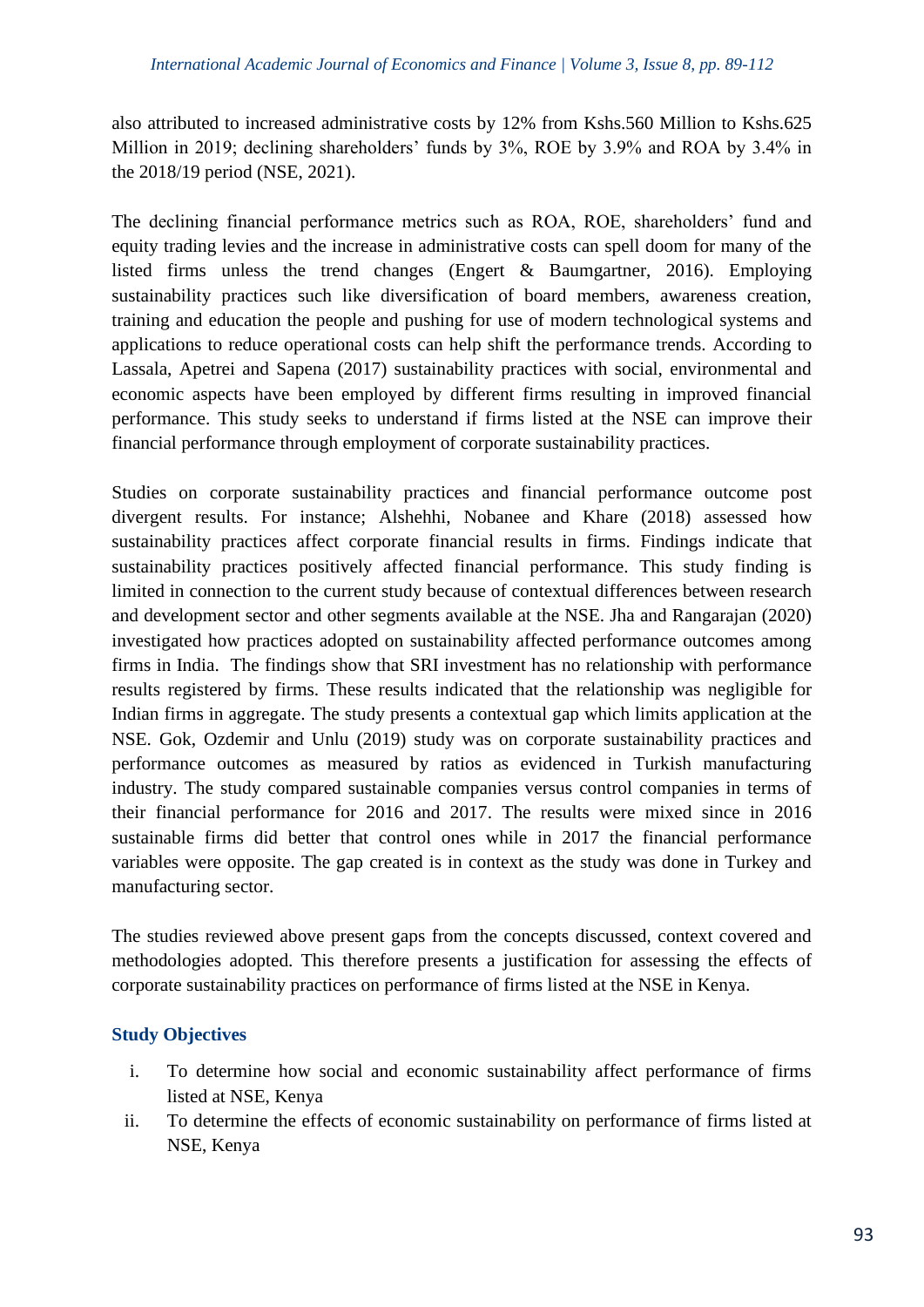iii. To assess how environmental sustainability affect performance of firms listed at NSE, Kenya

#### **Organization of the Paper**

This research study is organized into introduction where key concepts and context are discussed. It also looks at the theoretical literature review research methodology, data analysis and conclusions and recommendations.

#### **THEORETICAL LITERATURE REVIEW**

#### **Agency Theory**

The proponents of this theory are Jensen and Meckling (1976) where they argued that there are generally competing desires and views between the agent and the principals, resulting in agency costs. Conflicts between the principal and the agents can arise from different situations, but the misalignment of the agents' and the principals' goals and interests is likely to play a major role. The well-functioning market is projected using the agent theory where there is perfect knowledge flow and excellent monitoring. The simplicity with which the agents' and principal's incentives can be aligned is another characteristic of such a market. If the principal is unable to control how the agents are behaving, rewards and penalties may be devised to ensure that optimum conduct is achieved (Kultys, 2016).

The relationship that occurs between the agent and the principal, who are the entity's managers and shareholders, is a central underlying element in this theory. Owing to a rise in the number of scandals that have impacted the success of most companies today, the theory has remained critical and important. It is a well-known fact that the shareholders (who own the company) and the company's management, who are in charge of management have competing interests. There will be a substantial increase in the degree of risk in the firm if there was insufficient transparency. A firm's ability to reduce the extent and degree of knowledge asymmetry, as well as the risks that investors perceive, improve market performance, and lower the cost of capital to a business enterprise, is enhanced by corporate sustainability (Chang, Kang & Li, 2016). The opposing costs can be separated into control, structuring, and contract bonding costs under this agency theory. When it comes to aligning administrative and shareholder practices, the use of contracts becomes so costly.

According to the agency theory, contract formation is crucial for reducing agency expenses while ensuring that the agent's and principal's priorities are well aligned. According to the agency theory, there is no need to balance the rewards between the agents and the principals in markets that are doing well and have perfect knowledge flow (Parker, Dressel, Chevers & Zeppetella, 2018). If the principal can keep track of how the agents are doing, sanctions and approvals can be placed in order to ensure that the agents are working at their best. Furthermore, in cases where an agent is conscious of the principle discovering their poor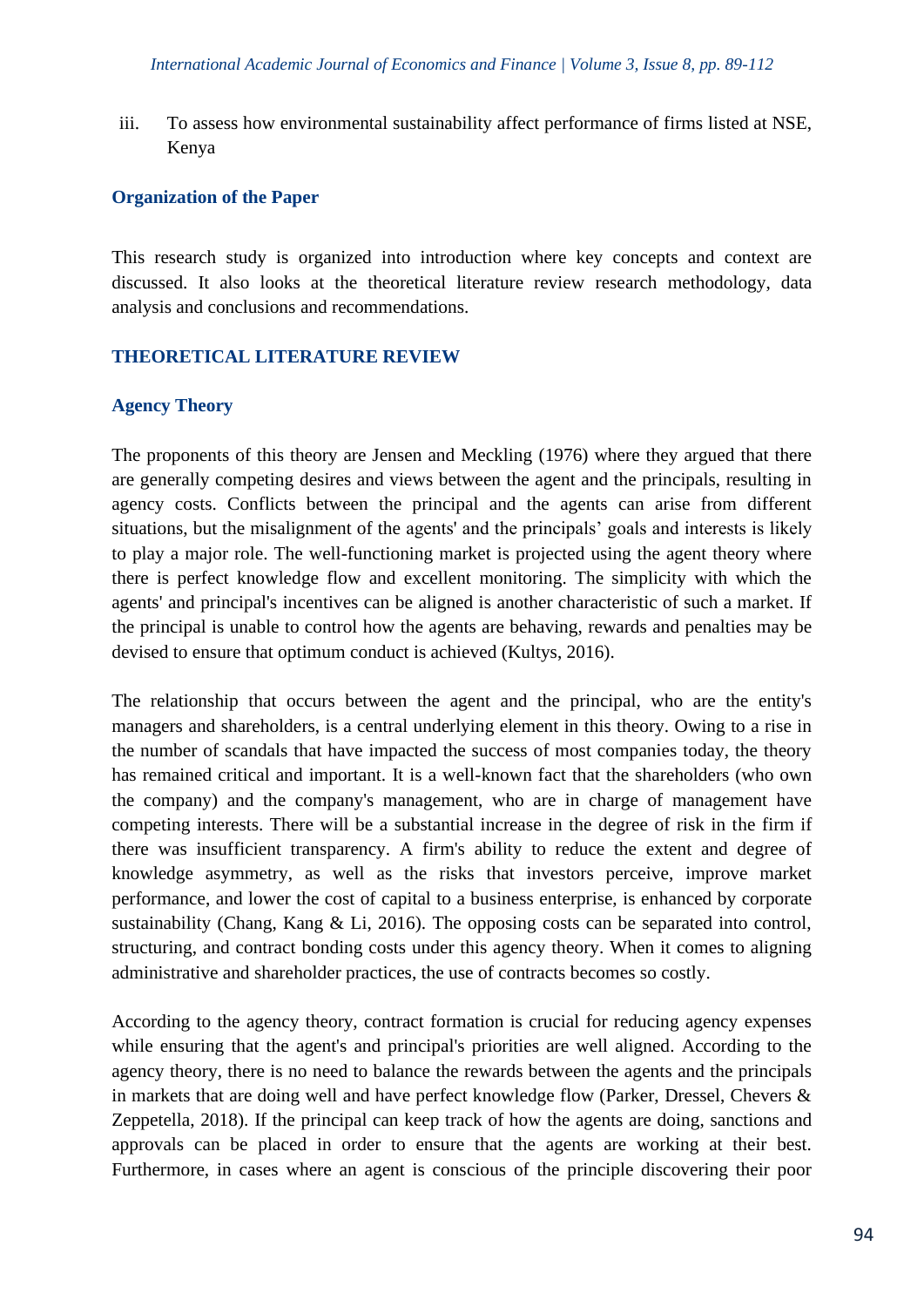performance record and that opportunity to replace the agent are open in the market, they will not post poor performance records.

The study examines the agent as managers on behalf of the owners and how they can exploit the social environment to improve gains made to the owners and investors. Thus the social aspect play a part in the success or failure of an organization and agents must consider that during the planning and management of firms. The theory is relevant by exposing how social sustainability elements can affect performance outcomes in listed firms.

# **Stakeholder Theory**

Freeman (1984) was the first to propose the stakeholder theory. This school of thought views a business can as a system that allows individuals to generate value for stakeholders. It argues that stakeholder interests in an organization are wide and need to be observed for future sustained operations and outcome. Once and for all, this worldview connects business and capitalism to ethics. It identifies the interests of various stakeholders in an organization so that managers can find ways of ensuring that they are considered in their operations.

According to the theory, a company's primary duty to its shareholders is to ensure that it produces large profits for them, thus maximizing their wealth and company processes are generally plagued by ethical and legal problems. According to the theory, the firm does not harm the culture or society within the establishment. Individuals that have an interest in the company and are influenced by its activities are referred to as stakeholders. Stakeholders have an impact on how the company works and achieves its goals and objectives.

The stakeholder theory focuses on the entity's ethical policies and how they impact the different participants in the company (the stakeholders), such as the current employees, local community representatives, creditors, and suppliers. As far as firm management is concerned, the theory plays an important role in discussing principles and morals (Miles, 2017). One of the most popular versions of this stakeholder theory is to define the firm's particular stakeholders and to come up with scenarios in which these parties are considered stakeholders. Therefore, it is important to consider the economic value of each person or party before they become part of the stakeholders of the company. The stakeholders' social network can be a source of success of organization and thus must be carefully considered.

Several stakeholders, including lobbying organizations, the government, consumers, creditors, vendors, and environmentalists, hold the entity largely responsible (Freeman & Dmytriyev, 2017). The theory contends that the numerous stakeholders' experiences inform and influence the firm's profitability and success. According to the theory, organizational sustainability is an important step in demonstrating a strong dedication to community needs. The theory is important is explaining how various stakeholders add value and can help in exposing economic and social sustainability in affecting the performance of organizations.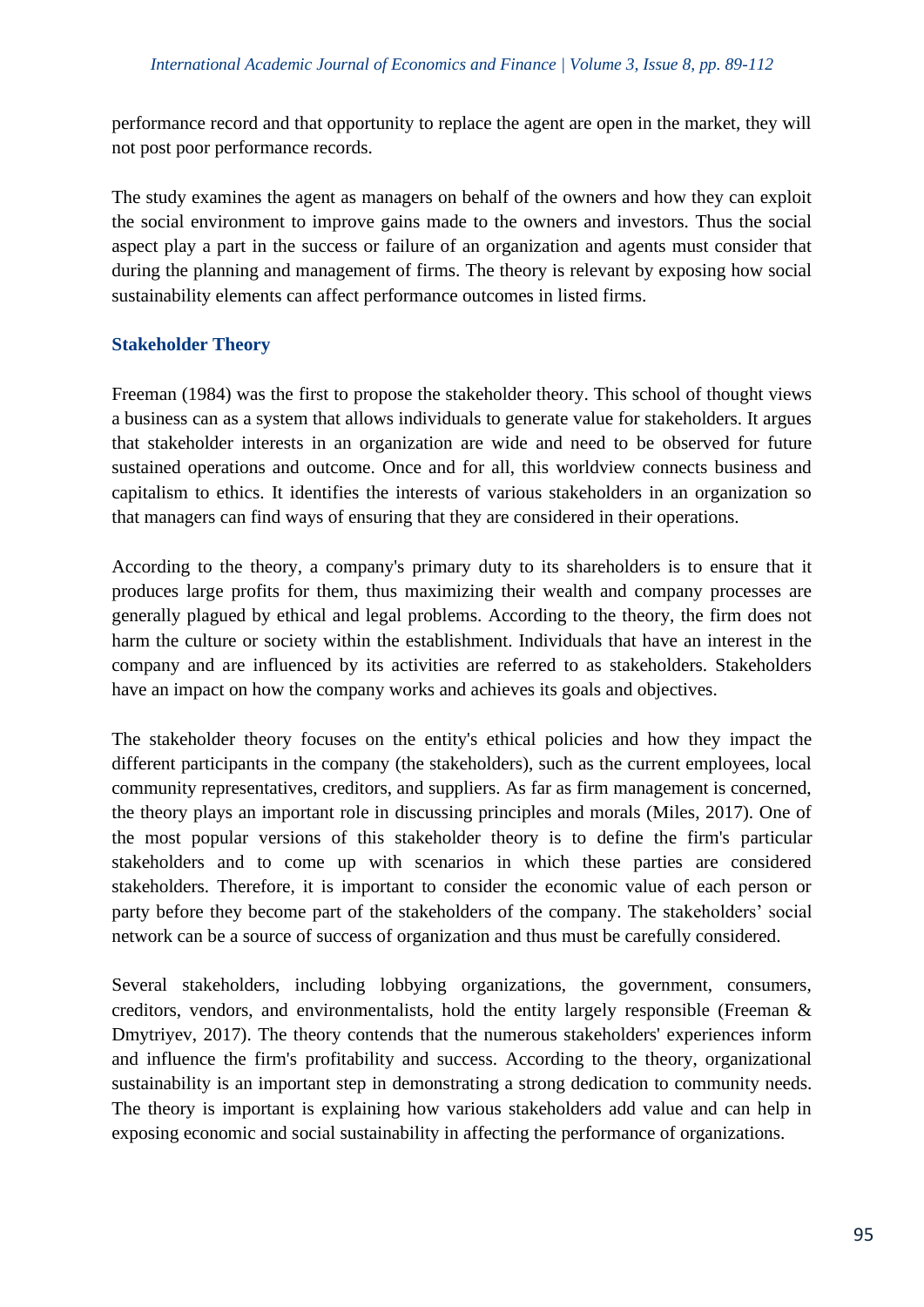# **EMPIRICAL LITERATURE REVIEW**

#### **Social Sustainability and firm Performance**

Phan et al., (2020) investigated on how different practices of sustainable development relates with performance outcomes in firms among Textile Firms in Vietnam. It set to assess how the sustainable practices of a firm relate with the financial performance. Through a mixed method survey and a population of 389 firms. The findings of the study show that the practices of sustainable development had a positive effect on the financial performance. Companies are required to plan beyond narrow scope of profitability and fiscal obligations by investing in practices that promote environmental conservation beyond the current generation such that future generations can enjoy environmental benefits too. Corporate sustainability continues to influence implementation of business plans. Therefore, it is important that firms institute practices that promote the ability of an organization to deliver on its current mandate while preserving and promoting conservation of natural resources within the environment for the benefit of future generations. Corporate sustainability necessitates a shift away from the conventional firm performance measurement towards a measurement that takes into account social and environmental wellbeing. Three guiding principles guide it in this endeavor: environmental integrity, social equality, and economic stability. This study context was Vietnam focusing on only textile firms as opposed to firms in different segments hence limiting its findings.

Wasara and Ganda (2019) researched on how the disclosure of corporate sustainability relates with firm performance at the Johannesburg Stock Exchange (JSE). The study was aimed at assessing how the disclosure of corporate sustainability relates with the return on investment. The study targeted ten mining firms listed on the JSE listed. A tool was developed to collect data on sustainability parameters which revealed that environmental disclosure negatively related with the return on investment. It was recommended that there be firms disclose their actions on SRI for prolonged future competitiveness. For a company's competitiveness, survival, and local community creation, management impacts on workforce shifts and takes SRI seriously. The willingness of cultivating innovativeness, which reflects an organization's entrepreneurial orientation, is closely related to a company's dedication to social sustainability. Innovativeness refers to the process of achieving creativity and improving the learning ability to bring innovative perspectives into motion. This study focused on disclosure and financial performance. It did not focus on sustainability practices like social, economic and environmental hence the gap.

#### **Economic Sustainability and Financial Performance**

Alshehhi et al. (2018) assessed on how the practices of sustainability affects corporate performance. The study adopted the use of content analysis. The analyzed data revealed that corporate sustainability positively related with financial performance. Environmental sustainability has developed itself as a key tool for businesses to meet the increasing demand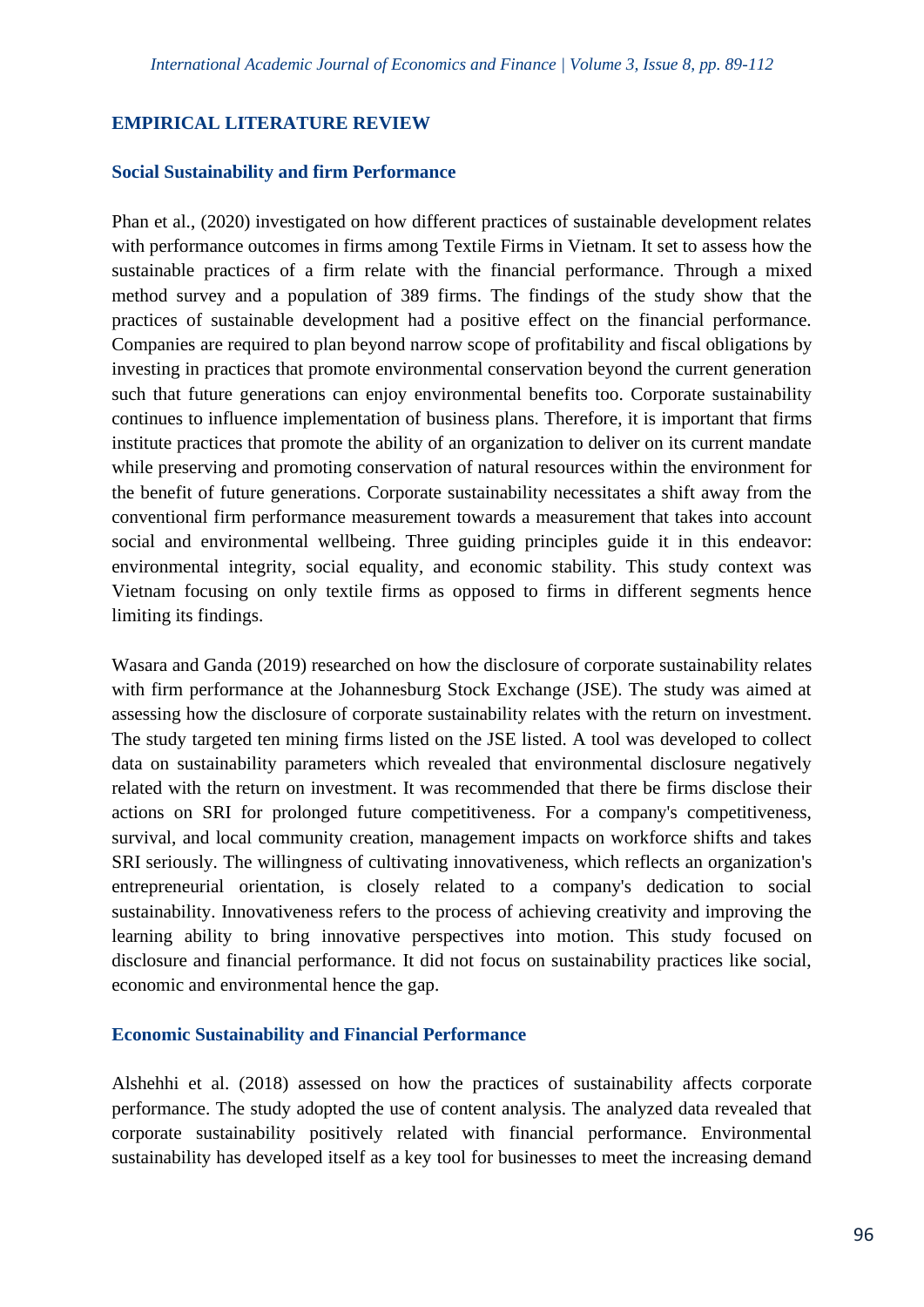for accountability from consumers and other stakeholders. Organizations that practice sustainability voluntarily share information publicly so that the general public and stakeholders can see and find ways of being associated with them. This enables businesses to close knowledge gaps and improve clarity about their positive and negative sustainability performance. Investors will be able to make more accurate valuations and better allocate their funds to businesses that have a positive effect as a result of the increased transparency. Companies will have stronger competitive positions and market advantages as a result of demonstrating their engagement on matters relating to SRI, and accountability. The study was premised voluntarily sharing fiscal, environmental, and social effects of firms operations where the practices are bound by law unlike in Kenyan context where they are not.

Hussain (2015) assessed how sustainability performance affects performance among the global fortune (N100) firms. The study assessed the effect of sustainability performance on performance of global fortune (N100) firms. Secondary data was collected from financial statements and other publications on the firms studied. The findings of the study showed that economic performance data is irrelevant, while the effect of SRI positively impacted performance outcomes. There is no evidence that there is a connection between SRI and ownership. Value formation, accountability assurance, and performance improvement are all goals of sustainable development. According to the value creation principle, businesses should produce the greatest number of goods and services with the least amount of scarce capital while maintaining the highest level of quality and productivity in order to maximize consumer satisfaction. The principle of accountability assurance entails the process of conducting business in an ethical and socially responsible manner. Timely and deliberate preparation, proactive actions, efficient execution, constant monitoring, and enforceable accountability are all needed for a proper assurance process. The principle of performance enhancement denotes the achievement of long-term performance. This helps in paving the way for the firm's positive impacts to be strengthened while negative impacts on society and the environment are mitigated. This study focused on sustainability performance and financial performance of global fortune (N100) firms and not sustainability practices.

Sy (2016) assessed on how the practices of sustainability affects the performance of a firm. The study's investigated SRI effects on firm's performance. The findings of the study revealed that the practices of sustainability significantly impacted the firms' overall performance. Organizations are constantly under pressure from a number of stakeholders in concentrating on sustainability and keeping themselves accountable for their multiple bottom line approach of operations (MBL), which includes economic, financial, governance, social, and ethical activities. SRI help firms achieve a holistic growth that leads to improved firm performance.

# **Environmental Sustainability and Financial Performance**

Jayeola (2015) investigated on how the practice of environmental sustainability affects the performance outcomes among SMEs. The study's objective was to assess how environmental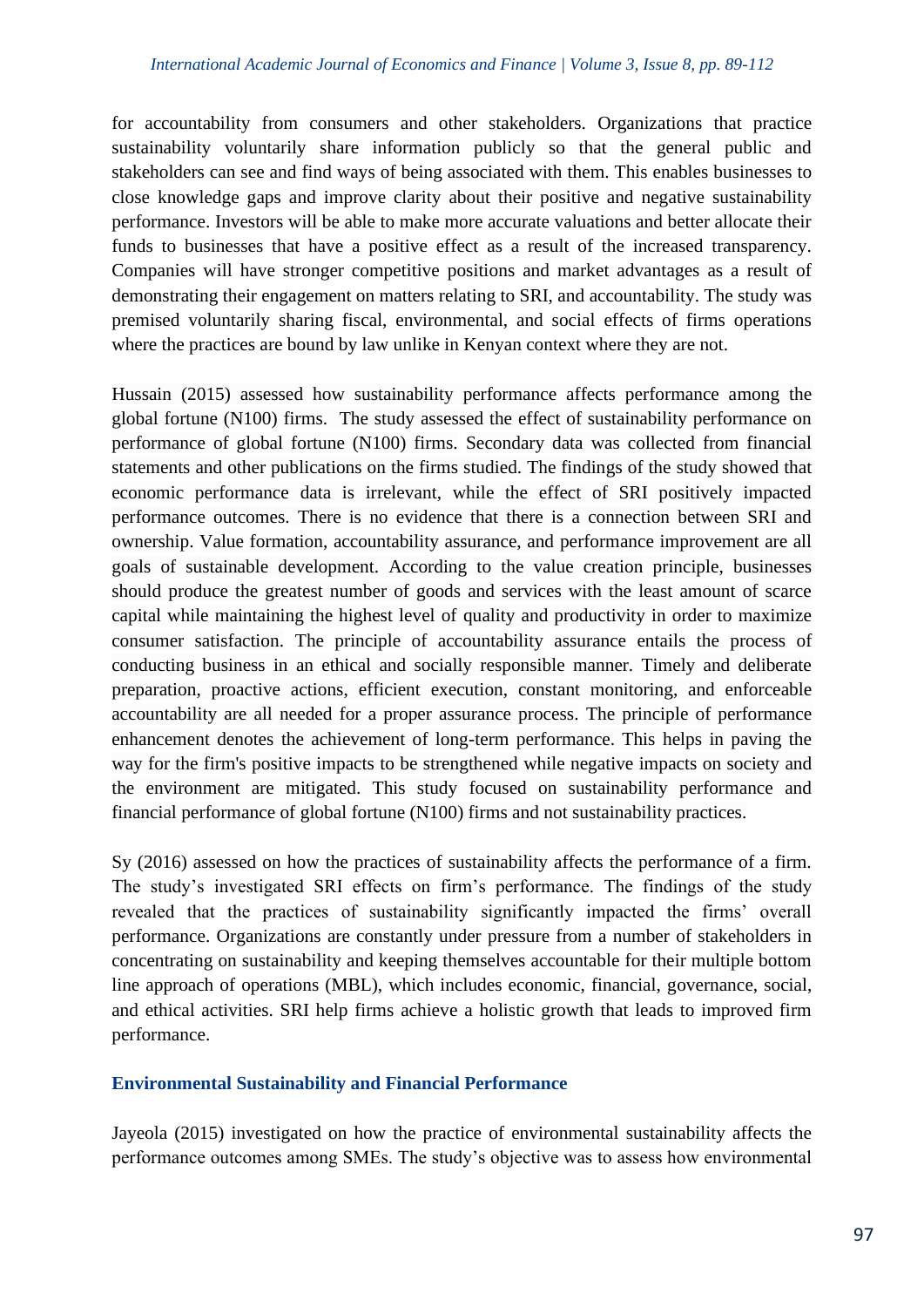sustainability relates with the performance outcomes in SMEs in terms of developing revenue and profits. The sample covered 332 firms in two countries: Netherlands and China. Results suggested that environmental sustainability positively and significantly relates with the performance. In recommendations, it was noted that firms who tend to communicate to their employees regarding their sustainability efforts perform better in terms of developing profits. Organizations must show that they are meeting public expectations and acquiring corporate credibility in order to acquire the support they need to carry out their operations. Companies may benefit from social and environmental sustainability in managing public pressures and building and preserving credibility. Knowledge asymmetries are reduced and openness is increased as a result of sustainability performance allowing investors to better evaluate and compare businesses based on the risks and opportunities.

Omuom (2020) did a research in the promotion of SRI practices in adoption of green marketing models among manufacturing firms in Kenya. The study was to establish how green marketing can help in promoting the sustainability of an enterprise. The target population included 80 respondents. The analyzed data revealed that competitive advantage, environmental protection regulation, cost efficiency and consumer behavior were key factors in the adoption of the green marketing model. The Company needs to broaden their marketing activities to help them in covering all other production lines besides manufacturing. Companies are able to improve their performance by signaling their dedication to achieving environmentally sustainable goals. By observing SRI, it is believed that the highest quality sustainability improves corporate reputations. Companies could be able to improve their public and social profile by focusing on environmental sustainability. By signaling a social and environmental obligation to customers, sustainability will help businesses improve their market position and even attain strong competitive advantages.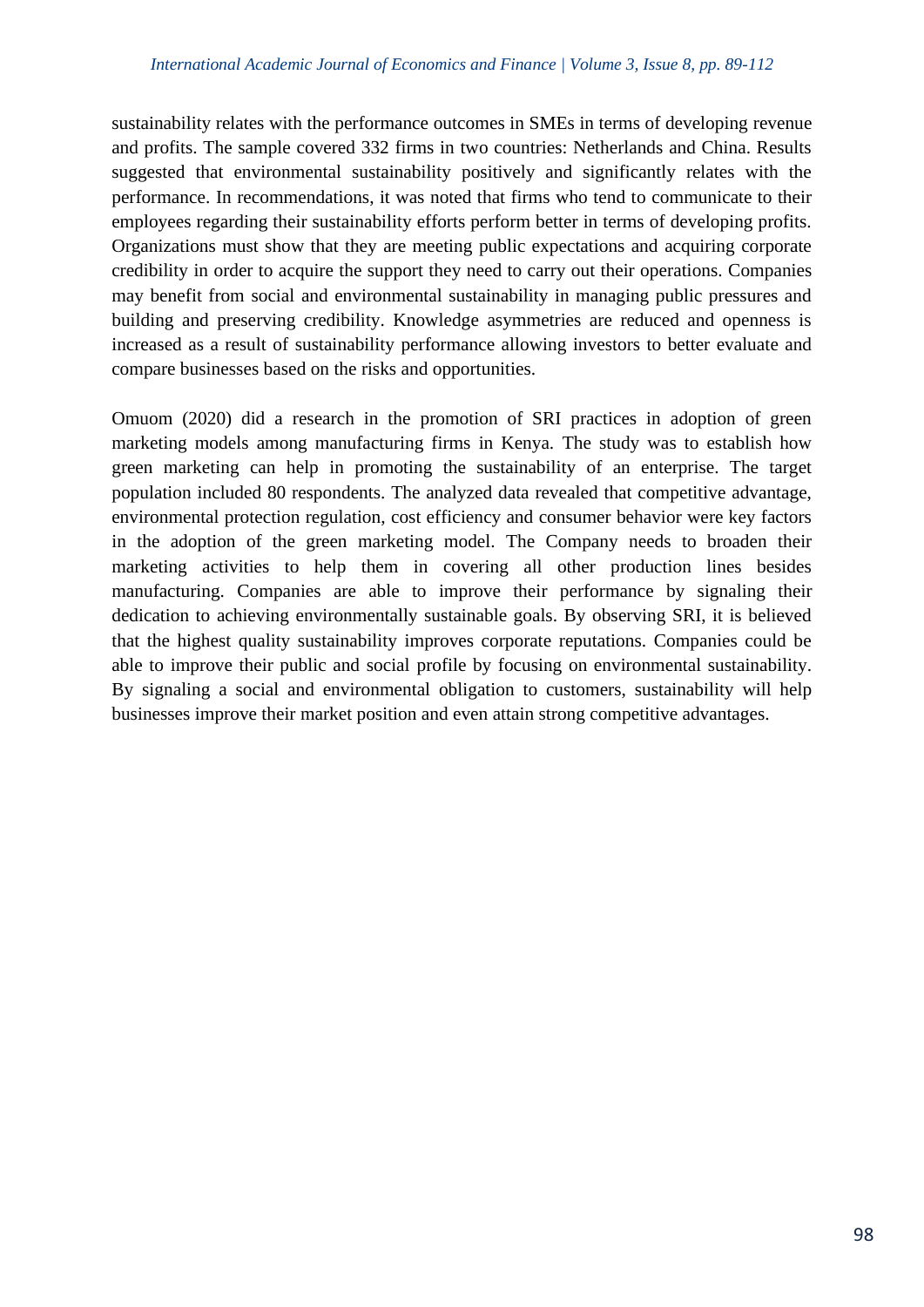#### **Conceptual Framework**



The corporate sustainability practices cover the social sustainability, economic sustainability and environmental sustainability aspects and indicators on each and the linkage they have on financial performance. On social sustainability aspects like empowerment of the human capital, equally sharing opportunities and wholesome development of the society and local communities will be the indicators of the variable. The economic sustainability will be a measure of long-range planning as either strategic plan for the organization that covers more than three years. It will also look into research and innovation and use of modern technology that allow the firms to gain new information and skills and smart growth and development agenda that make firms successful. Environmental sustainability will consider sound resource management, bio-diversity and eco-system integrity that protect and preserve natural resources in the world. Financial performance will be a measure of ROA and ROE for NSE firms.

# **RESEARCH METHODOLOGY**

This study applied a descriptive design where the respondents were required to provide more information on different aspects of the instrument without altering the situation. The target population for the study was 56 NSE listed firms. The unit of observations was finance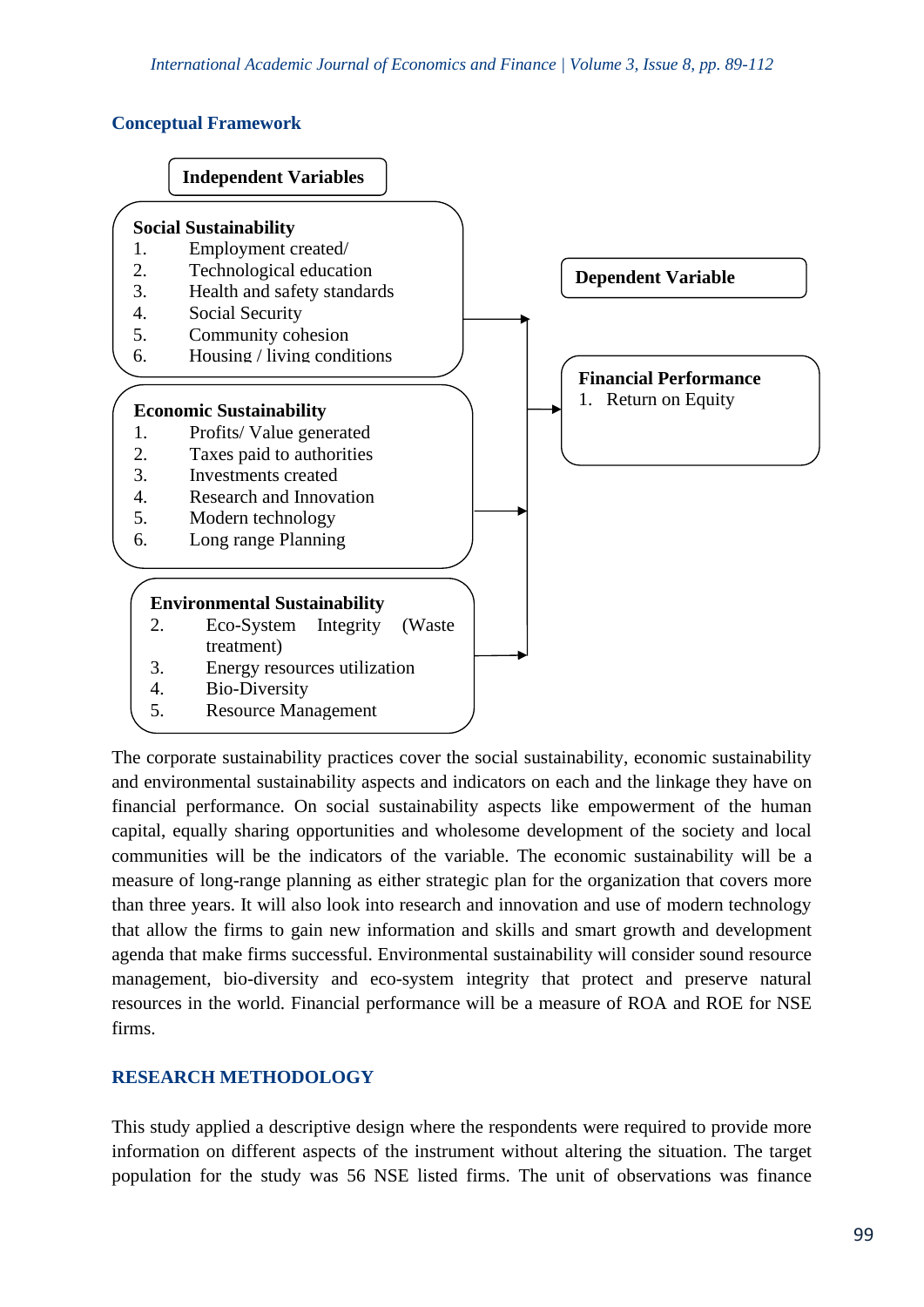managers because most of sustainability parameters are measured in financial terms. The study therefore targeted 56 finance managers. The population of 56 finance managers was small and easily accessible hence the decision to include all of them in the study hence a census. This was in line with the approval of Ratcliffe, Burd, Holder and Fields (2016) who argued that for small populations falling below 200, the ideal scenario is including all of them in the study. Primary and secondary data were applied in coming up with the answers to research objectives in this study. A questionnaire made up structured and open ended questions was drafted and used in collection of data. The questionnaire contained different sections designed to capture data on different aspects of the objectives. A data collection tool was designed for secondary data. Data gotten from the field was examined for completeness before being captures in data analysis software. Open ended questions were analyzed through content analysis whereas structured questions were analyzed through descriptive statistics that included: frequencies, means, standard deviation and percentages. The study further used Pearson Moment of Correlation and multiple regression analysis to determine the degree of association between the variables.

# **DATA ANALYSIS**

From the 56 questionnaires administered, 43 were dully filled and returned representing 76.8% return rate which was adequate for analysis and presentation of the findings (Babbie, 2010).

# **Descriptive Statistics and Trend Analysis**

Descriptive statistics comprising means, standard deviations for performance was represented by ROE.

# **Social Sustainability**

Table 1 is the descriptive finding on social sustainability **Table 1: Social Sustainability:** 

|                                                                      | <b>Mean</b> | <b>Std. Dev</b> |
|----------------------------------------------------------------------|-------------|-----------------|
| The firm designed a healthy working environment for all its<br>staff | 3.67        | 0.747           |
| There are measures that ensure equal opportunities to all staff      | 3.88        | 0.586           |
| The firm engages in CSR for community growth and<br>development      | 3.51        | 0.768           |
| Employees are empowered through training and educational<br>programs | 3.72        | 0.734           |
| The firm encourages inclusivity of all persons                       | 3.77        | 0.718           |
| The firm promotes the well-being of its staff                        | 3.72        | 0.826           |
| Average                                                              | 3.71        | 0.730           |
| <b>Source: Field Data (2022)</b>                                     |             |                 |

The value of average in Table 1 is  $(M=3.71)$ , this implies that the studied firms practiced social sustainability. The highly practiced aspect of social sustainability was putting in place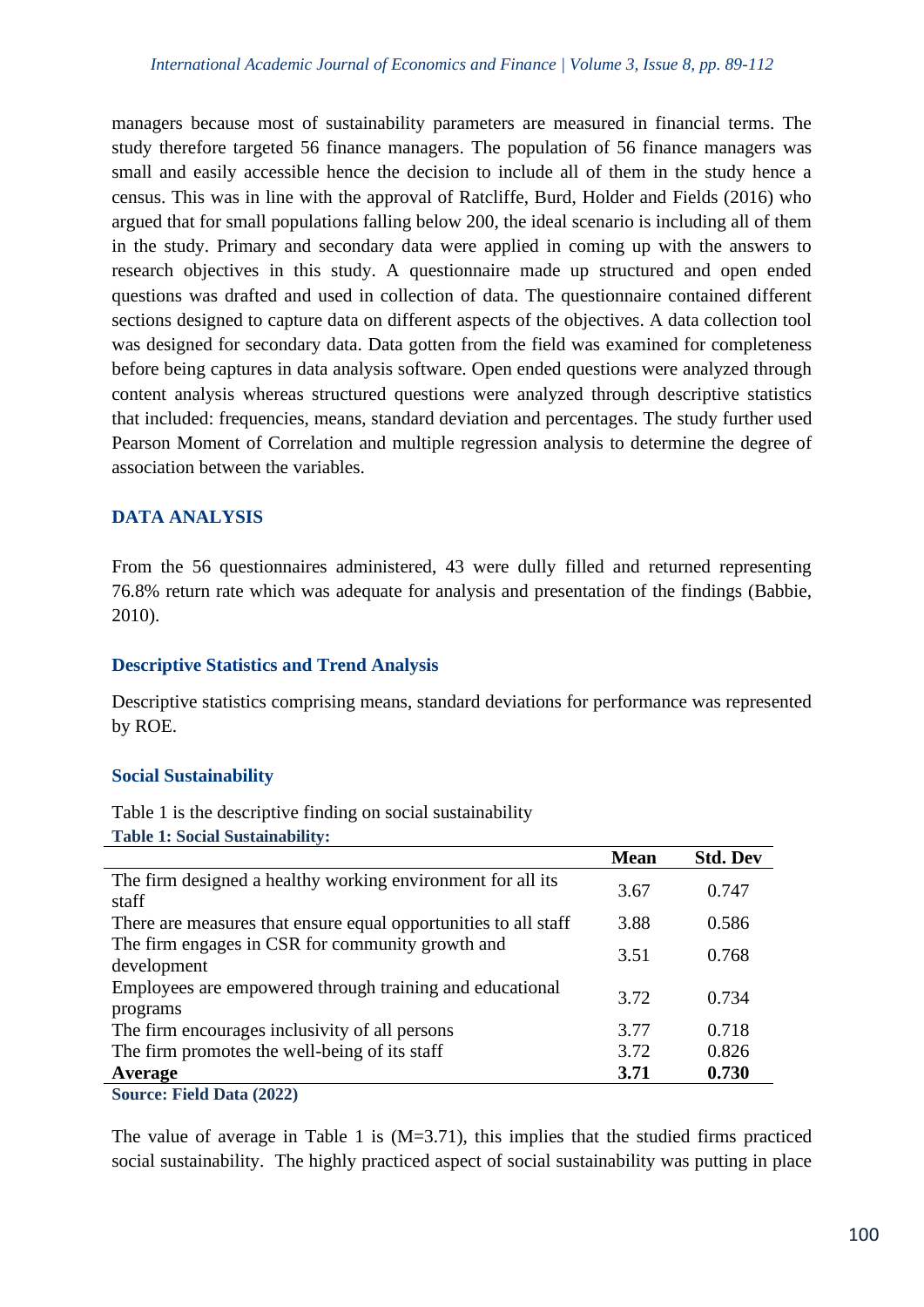measures that ensured equal opportunities to all staff (M=3.88). This means that social sustainability allowed the studied firms to ensure there were equal opportunities for employees. On the other, the least practiced aspect of social sustainability was engaging in CSR for community growth and development (M=3.51). This is consistent with Phan et al., (2020) who commented that corporate sustainability continues to influence implementation of strategic decisions in businesses through the practices set up in internal processes. Companies seek to incorporate SRI in their operations so ensure that the diverse needs of different stakeholders are met. This has been encouraged to help preserve the utility for future generations as the current generation continues to derive optimal utility from the environment.

# **Economic Sustainability**

|                                         | Table 2 details what was established from the data collected on economic sustainability |
|-----------------------------------------|-----------------------------------------------------------------------------------------|
| <b>Table 2: Economic Sustainability</b> |                                                                                         |

|                                                                                  | <b>Mean</b> | <b>Std. Dev</b> |
|----------------------------------------------------------------------------------|-------------|-----------------|
| The firm has developed long-term strategic plans for its                         | 3.69        | 0.985           |
| economic growth                                                                  |             |                 |
| The economic growth of the firm spreads to the local<br>communities around it    | 3.63        | 1.024           |
|                                                                                  |             |                 |
| The firm has adopted to use of new technologies to increase<br>work efficiencies | 3.72        | 0.701           |
|                                                                                  |             |                 |
| The use of modern technologies is to cut operational costs                       | 3.86        | 0.560           |
| The firm growth is an aspect of proper planning                                  | 3.81        | 0.795           |
| The firm continuous invests in research and development<br>programs              | 3.77        | 0.782           |
|                                                                                  |             |                 |
| The strategic team comes up with annual smart agenda for                         | 3.74        | 0.693           |
| growth and development                                                           |             |                 |
| Average                                                                          | 3.75        | 0.791           |
| Source: Field Data (2022)                                                        |             |                 |

The value of average in Table 2 is given as (M=3.75), which implies that the studied listed firms did practice economic sustainability. The most practiced aspect of economic sustainability in the studied firms was the use of modern technologies is to cut operational costs (M=3.86) and proper planning (M=3.81). Findings imply that firms had invested in state of art technologies that supported operational processes. However, the least practiced aspect of economic sustainability was the fact that the economic growth of the firm spread to the local communities around it  $(M=3.63)$ . This finding is in line with Sy (2016) who revealed that the practices of sustainability significantly impacted the firms' overall performance. Organizations are constantly under pressure from a number of stakeholders in concentrating on sustainability and keeping themselves accountable for their multiple bottom line approach of operations (MBL), which includes economic, financial, governance, social, and ethical activities. Businesses that have been found to be sustainable for prolonged periods attribute their success to alignment of their strategies to environmental conservation to achieve a holistic growth that leads to improved firm performance.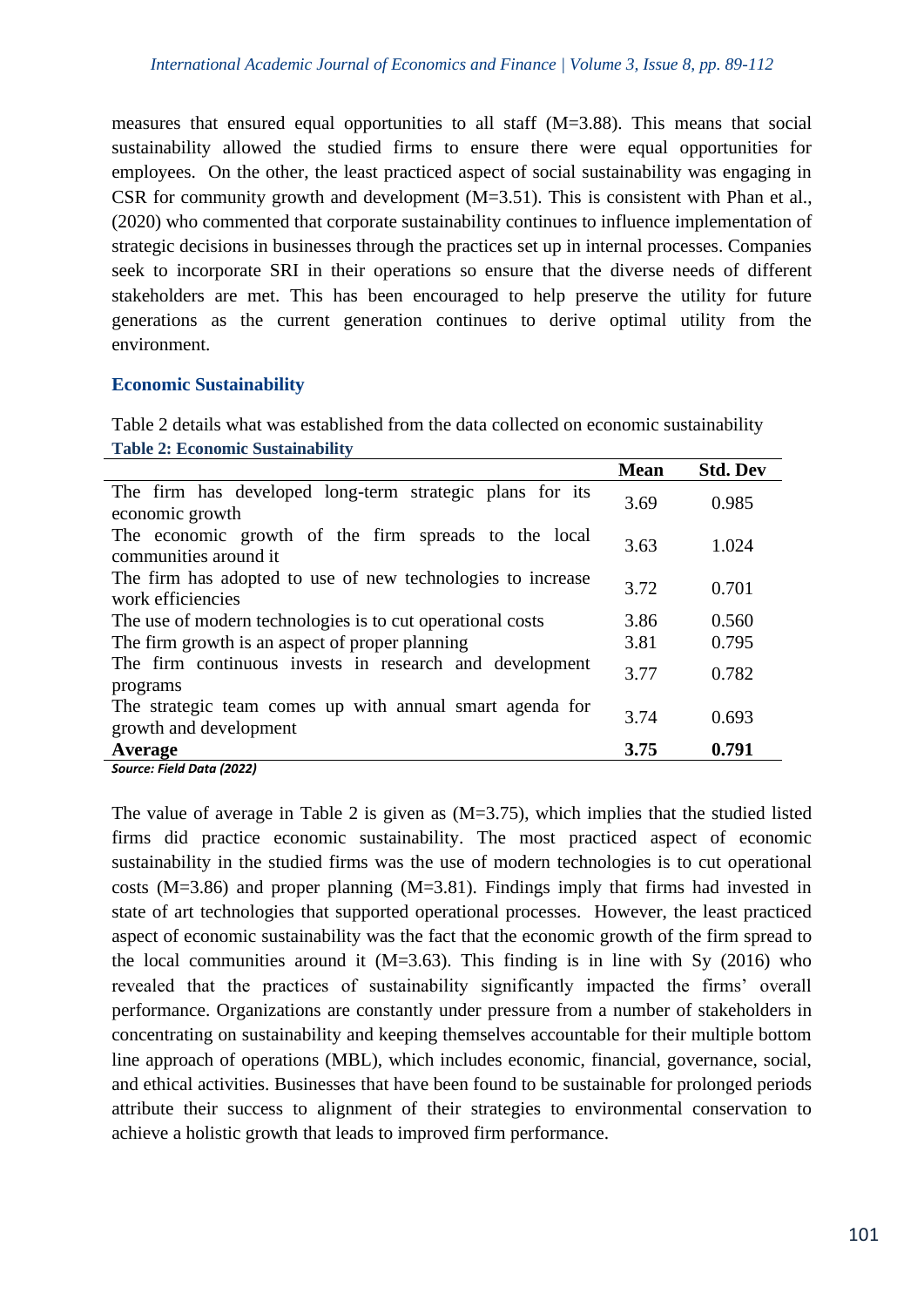#### **Environmental Sustainability**

Table 3 gives results on environmental sustainability **Table 3: Environmental Sustainability** 

|                                                                        | <b>Mean</b> | <b>Std. Dev</b> |
|------------------------------------------------------------------------|-------------|-----------------|
| The firm has installed measures to protect the environment             | 3.63        | 1.001           |
| Managers encourage adoption of recycling strategies                    | 3.56        | 0.765           |
| The firm has put measures for proper resource management               | 3.74        | 0.727           |
| All staff are encouraged to stop the degradation of the<br>environment | 3.88        | 0.731           |
| Renewable energy sources like solar is used in the organization        | 3.53        | 0.909           |
| There are measures to protect the natural eco-systems                  | 3.98        | 0.636           |
| The firm has adopted to bio-diversity measures                         | 3.70        | 0.708           |
| Average                                                                | 3.72        | 0.782           |
| <b>Source: Field Data (2022)</b>                                       |             |                 |

From Table 3, the value of average is given as  $(M=3.72)$ , this implies that the studied firms had adopted environmental sustainability. In fact, the highly adopted aspect of environmental sustainability was putting in place the measures to protect the natural eco-systems (M=3.98) and encouraging staff to stop the degradation of the environment (M=3.88). On the other hand, the least practiced aspect of environmental sustainability was the adoption of renewable energy sources like solar (M=3.53). These findings are echoed by Alshehhi, Nobanee and Khare (2018) who noted that environmental sustainability has developed itself as a key tool for businesses in meeting increasing accountability demands.

# **Financial Performance**

The study gathered secondary data on total equity and net income that were used to compute ROE. Figure 1 gives the trend analysis of this ROE among the listed firms over the period 2016-2020.



**Figure 1: Financial Performance Source: Field Data (2022)**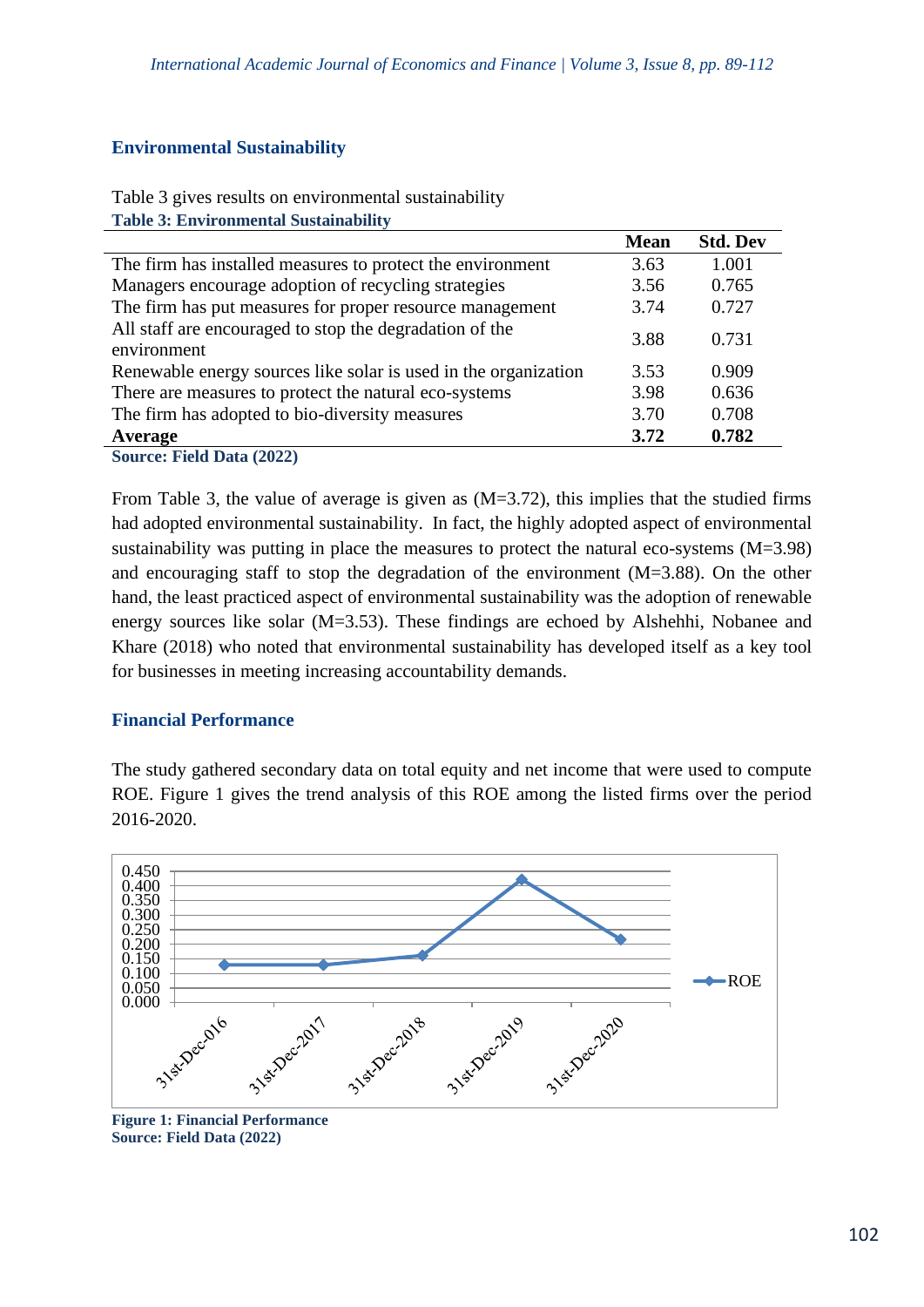From Figure 1 shows that on overall, there was instability in ROE reported by the listed manufacturing firms in Kenya. The year 2019 was characterized by a drop in ROE with a further drop in 2020. This drop in ROE between 2019 and 2020 could be attributed to the COVID-19 pandemic that adversely affected returns generated by these firms.

# **Inferential Statistics**

This section is set out to detail the findings of correlation analysis and regression to link corporate sustainability and financial performance.

# **Multicollinearity Test**

VIF values were generated and appropriately interpreted to determine presence of multicollinearity in the data as presented in Table 4. **Table 4: Multicollinearity Test**

|                                     | <b>Co linearity Statistics</b> |       |  |
|-------------------------------------|--------------------------------|-------|--|
|                                     | <b>Tolerance</b>               | VIF   |  |
| Social Sustainability               | .983                           | 1.017 |  |
| <b>Economic Sustainability</b>      | .952                           | 1.050 |  |
| <b>Environmental Sustainability</b> | .937                           | 1.068 |  |
| Mean                                | .957                           | 1.045 |  |

**Source: Field Data (2022)**

Table 5 gives the mean VIF as 1.045 with the values of the respective variables being 1.017, 1.050 and 1.068 respectively. Multicollinearity was absent as the VIF values were below 10.

#### **Heteroscedesticity Test**

The study used the Breusch–Pagan test which checks whether variance level of the errors derived from a regression is a function of the values of the independent variables or not. If one can use the errors in regression to estimate dependent variable given independent variables, then, heteroskedasticity was deemed present. Table 6 reports the findings. **Table 5: Breusch–Pagan test**

| Table 5: Dreusch-Fagan test<br>Test: Va r(u) | <b>Statistic</b> |
|----------------------------------------------|------------------|
| Chibar <sub>2</sub>                          | 253.34           |
| p-value                                      | .6771            |

#### **Source: Field Data (2022)**

Table 5 shows the resultant p-value ( $p > 0.05$ ), thus the absence of Heteroscedesticity in the data is assumed.

# **Normality Test**

Normality was inspected graphically using the Normal PP plot in Figure 4.2 as well as through Shapiro-Wilk as shown in Table 6.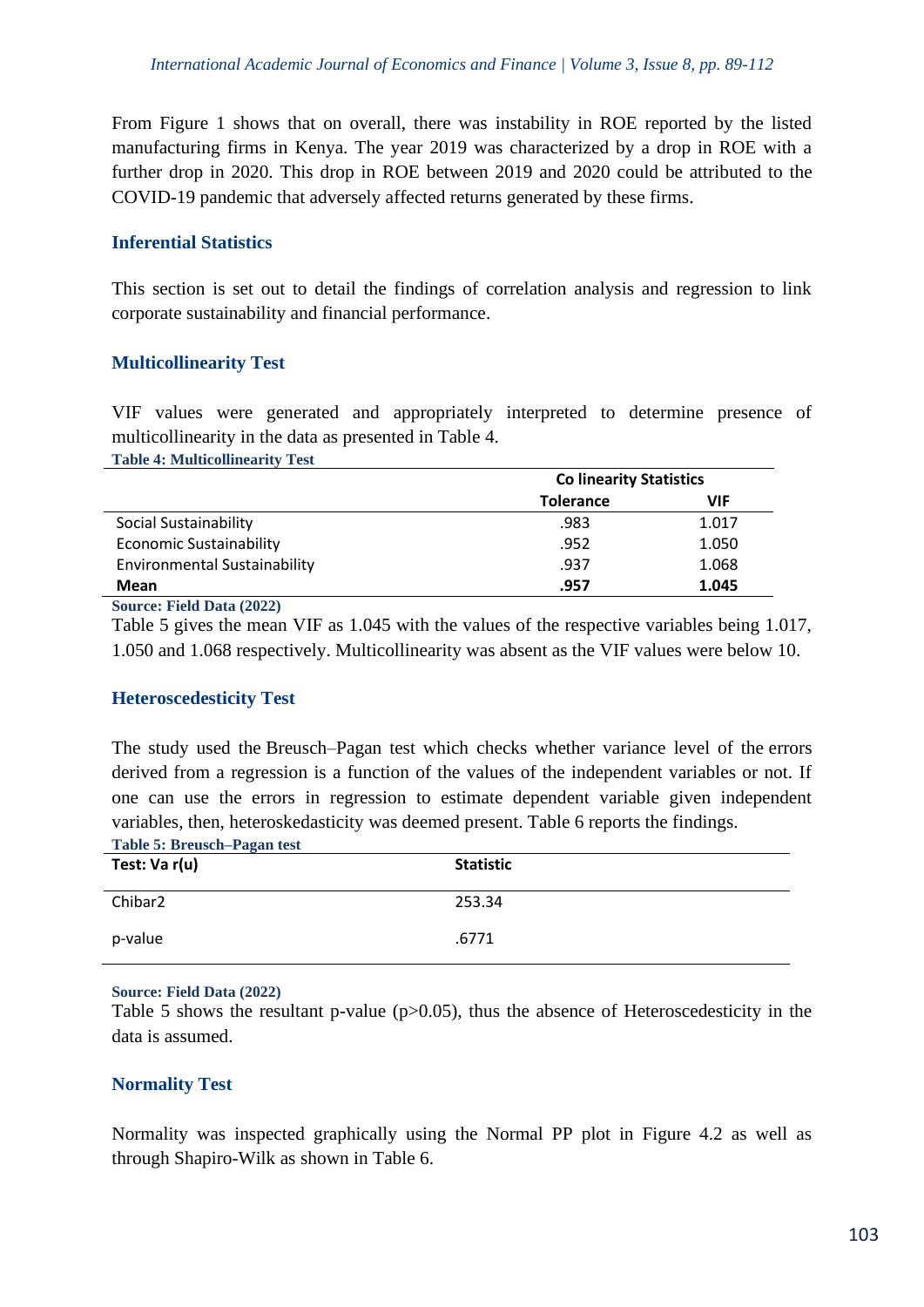| Table 0. INTHRAIN, Test             |                  | <b>Shapiro-Wilk</b> |      |
|-------------------------------------|------------------|---------------------|------|
|                                     | <b>Statistic</b> | df                  | Sig. |
| Financial performance               | .931             | 5                   | .605 |
| Social Sustainability               | .828             | 5                   | .135 |
| <b>Economic Sustainability</b>      | .866             | 6                   | .212 |
| <b>Environmental Sustainability</b> | .863             | 6                   | .201 |
| <b>Source: Field Data (2022)</b>    |                  |                     |      |

#### **Table 6: Normality Test**

The results in Table 6 indicate the p-values across all the variable as  $p > 0.05$ . This is an indication of presence of normality assumption in the data which is desirable for running regression analysis. This finding is corroborated by Schwab (2013), whenever the p-values from Shapiro-Wilk is greater than 0.05, then the presence of normality in the data is assumed. The results in Table 4.7 are further illustrated in Figure 2.





**Figure 2: Normal PP Plot Source: Field Data (2022)**

From Figure 2, majority of the data points are observed to be falling along the normal PP line. Data was normally distributed. As shared by Jones (2022), when using normal PP to test for normality, the distribution of most of the data points along the normal PP line is a clear indication of assuming the presence of normality in the data,

#### **Autocorrelation Test**

Durbin Watson Statistic was applied in testing autocorrelation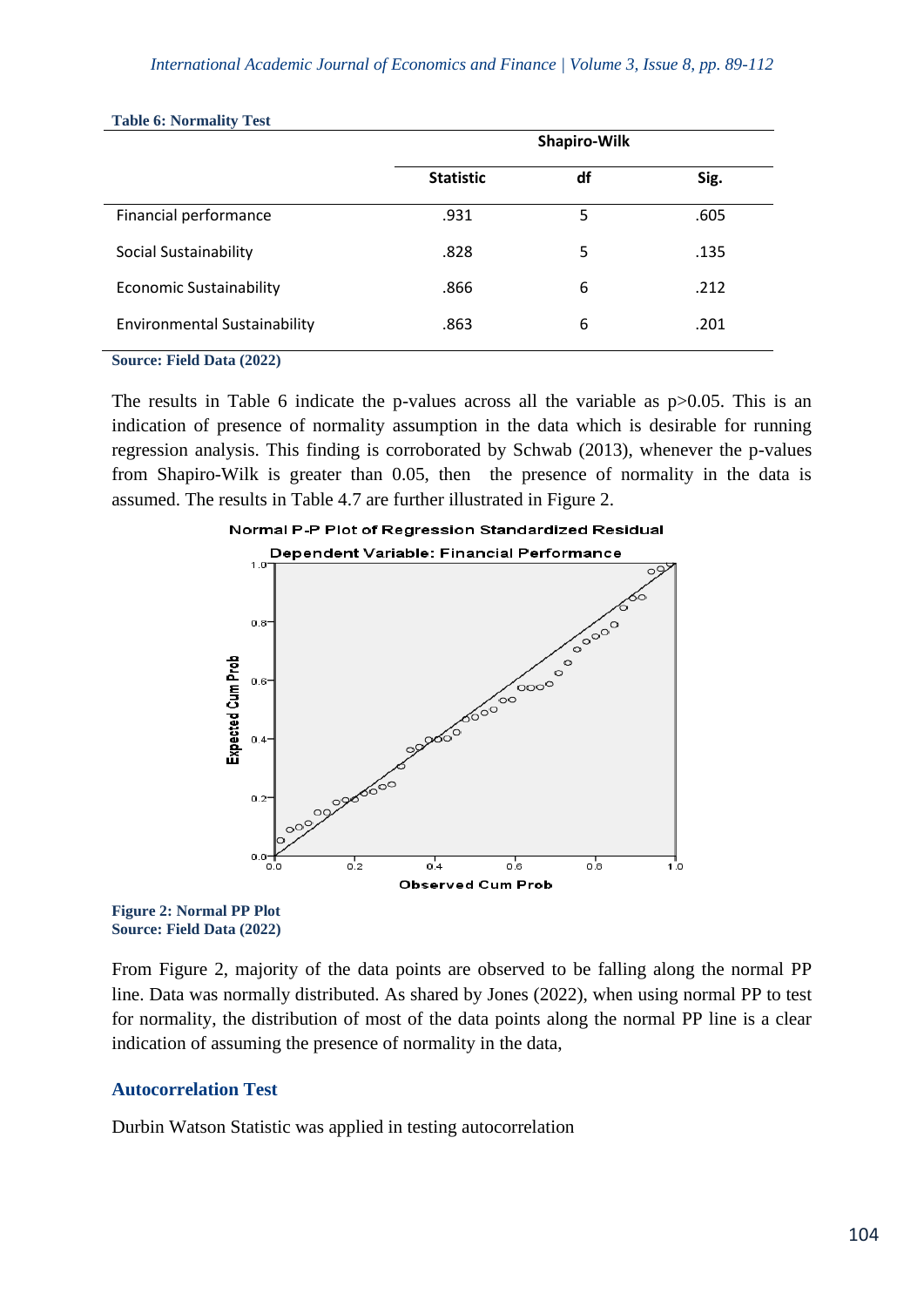| <b>Table 7: Autocorrelation Test</b> |               |
|--------------------------------------|---------------|
| Model                                | Durbin-Watson |
|                                      | 1.885         |

**Source: Field Data (2022)**

From the results in Table 7, the value of Durbin Watson statistic is given as 1.885, which is roughly taken as 2 after rounding it off to a whole number. This finding is consistent with Sekaran and Bougie (2016) who said that value of 2 and above is an indication of lack of serial correlation.

#### **Correlation Analysis**

Table 8 is the summary of the correlation matrix.

**Table 8: Correlation Matrix** 

|               |                                                                          |                      | <b>Social</b><br><b>Sustainabilit</b> | <b>Economic</b><br><b>Sustainabilit</b> | <b>Environment</b><br>al |
|---------------|--------------------------------------------------------------------------|----------------------|---------------------------------------|-----------------------------------------|--------------------------|
|               |                                                                          | <b>ROE</b>           | ۷                                     | ۷                                       | Sustainability           |
| Financial     | Pearson                                                                  |                      |                                       |                                         |                          |
| Performance   | Correlation                                                              |                      |                                       |                                         |                          |
| Social        | Pearson                                                                  |                      |                                       |                                         |                          |
| Sustainabilit | Correlation                                                              | .342                 | 1                                     |                                         |                          |
| y             |                                                                          |                      |                                       |                                         |                          |
| Economic      | Pearson                                                                  |                      |                                       |                                         |                          |
| Sustainabilit | Correlation                                                              | .780                 | .473                                  | 1                                       |                          |
| y             |                                                                          |                      |                                       |                                         |                          |
| Environment   | Pearson                                                                  |                      |                                       |                                         |                          |
| al            | Correlation                                                              |                      |                                       |                                         |                          |
| Sustainabilit |                                                                          |                      |                                       |                                         |                          |
|               |                                                                          |                      |                                       |                                         |                          |
| $\sim$        | $\mathbf{m}$ , $\mathbf{m}$ , $\mathbf{m}$ , $\mathbf{m}$ , $\mathbf{m}$ | $\mathbf{1}$<br>.332 | .483                                  | .254                                    | 1                        |

**Source: Field Data (2022)**

From Table 8, the study noted that while economic sustainability (r=.780) has a strong and positive correlation with performance, social sustainability (r=.342) and environmental sustainability (r=.332) both have a moderate relationship. Jayeola (2015) suggested that environmental sustainability positively and significantly relates with the performance of the firm. It then follows that corporate sustainability practices have a positive relationship with financial performance of the listed firms in Kenya. Dembo (2017) shared that adherence to SRI has the potential to result in superior performance in the long term as stock shares rise and returns improve.

Diagnostic tests were run to ascertain the appropriateness of data for inferential statistics. **Regression Results**

Table 9 presents the model summary. **Table 9: Model Summary**

| Model |      |     |     | R Square Adjusted R Square Std. Error of the Estimate |
|-------|------|-----|-----|-------------------------------------------------------|
|       | 799а | 638 | 610 | .02239                                                |

**Source: Field Data (2022)**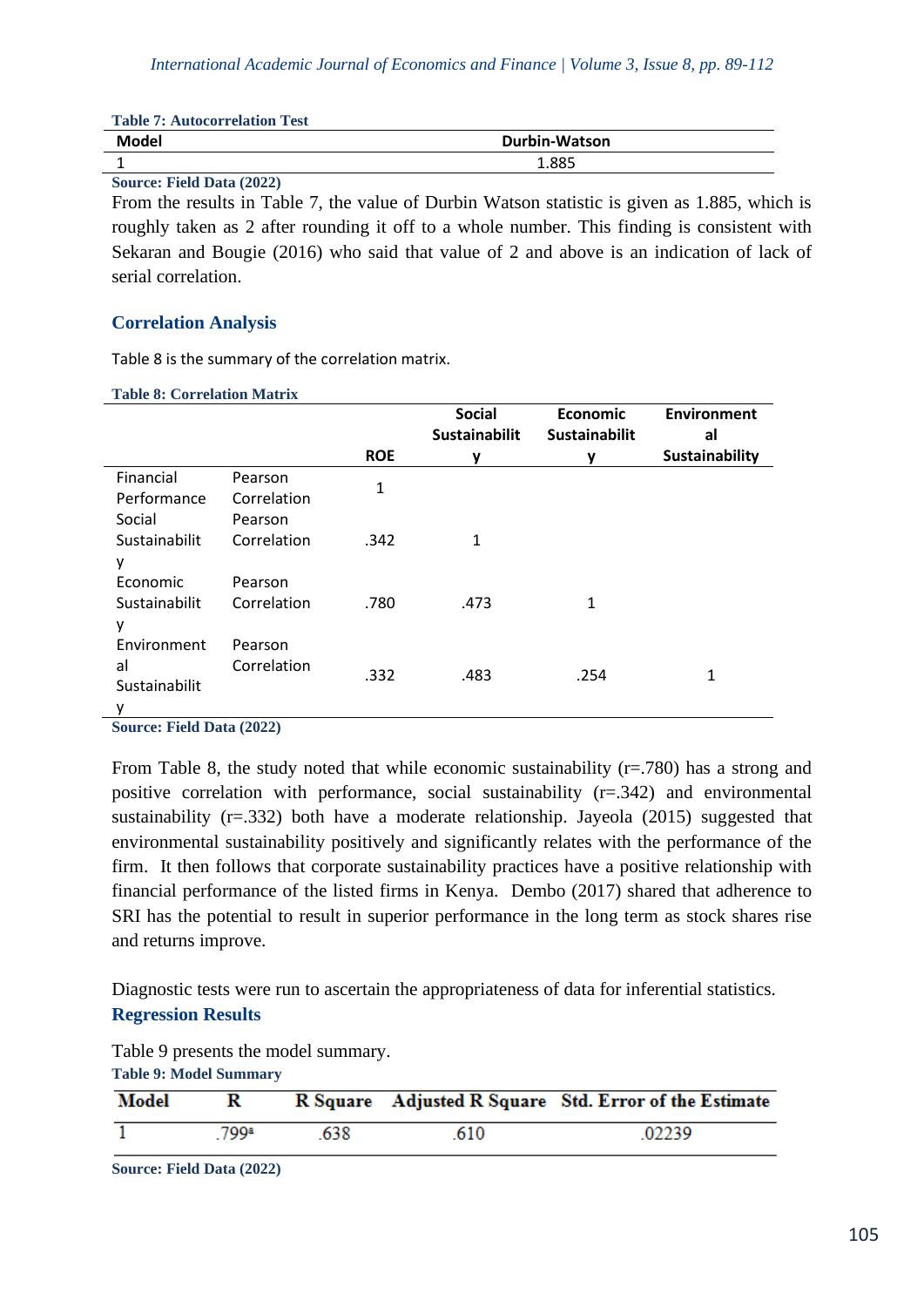Table 9 shows that 63.8% change in performance of listed firms in Kenya is explained by corporate sustainability practices. Phan et al., (2020) observed that corporate sustainability is key because of its role in influencing strategy implementation through institutionalizing of appropriate practices that ensure interest of different stakeholders are met while preserving the interests of future populations or stakeholders.

| <b>Table 10: ANOVA</b> |                       |    |                    |        |                   |
|------------------------|-----------------------|----|--------------------|--------|-------------------|
|                        | <b>Sum of Squares</b> | df | <b>Mean Square</b> |        | Sig.              |
| Regression             | .034                  |    | .011               | 22.934 | .000 <sup>b</sup> |
| Residual               | .020                  | 39 | .001               |        |                   |
| Total                  | .054                  | 42 |                    |        |                   |
| _____<br>______        | .                     |    |                    |        |                   |

Table 10 is a summary of the ANOVA.

**Source: Field Data (2022)**

From Table 10, the value of F calculated is 22.934 with p<0.05. Implying that overall model was significant.

Table 11 gives the beta coefficients

**Table 11: Beta Coefficients and Significance** 

|                                 | <b>Unstandardized</b><br><b>Coefficients</b> |            | <b>Standardized</b><br><b>Coefficients</b> |           |      |
|---------------------------------|----------------------------------------------|------------|--------------------------------------------|-----------|------|
|                                 | В                                            | Std. Error | <b>Beta</b>                                |           | Sig. |
| (Constant)                      | .172                                         | .046       |                                            | 3.7<br>21 | .001 |
| Social Sustainability           | .302                                         | .072       | .125                                       | 4.1<br>94 | .030 |
| <b>Economic Sustainability</b>  | .112                                         | .042       | .791                                       | 2.6<br>67 | .000 |
| Environmental<br>Sustainability | .202                                         | .051       | .192                                       | 3.9<br>61 | .020 |

**Source: Field Data (2022)**

From Table 11, the study noted that social sustainability ( $\beta$ =.302, p<0.05) had significant effect on financial performance. The beta coefficient is positive, implying that social sustainability directly contributes towards financial performance of the firm. This is also consistent with the earlier findings on correlation results where it was shown that social sustainability was a positive correlate of financial performance. These assertions are consistent with Uwuigbe et al., (2018) who revealed that sustainability reporting significantly and positively influenced the generation of revenue. The results is further supported by Phan et al., (2020) who investigated on how the practices of sustainable development relates with financial performance using a case study of the Textile Firms in Vietnam. The findings of the study revealed that the practices of sustainable development had a positive effect on the financial performance. It emerged that corporate sustainability is key because of its role in influencing strategy implementation through institutionalizing of appropriate practices that ensure interest of different stakeholders are met while preserving the interests of future populations or stakeholders. The result further concurs with Alshehhi, Nobanee and Khare (2018) who shared that. Companies will have stronger competitive positions and market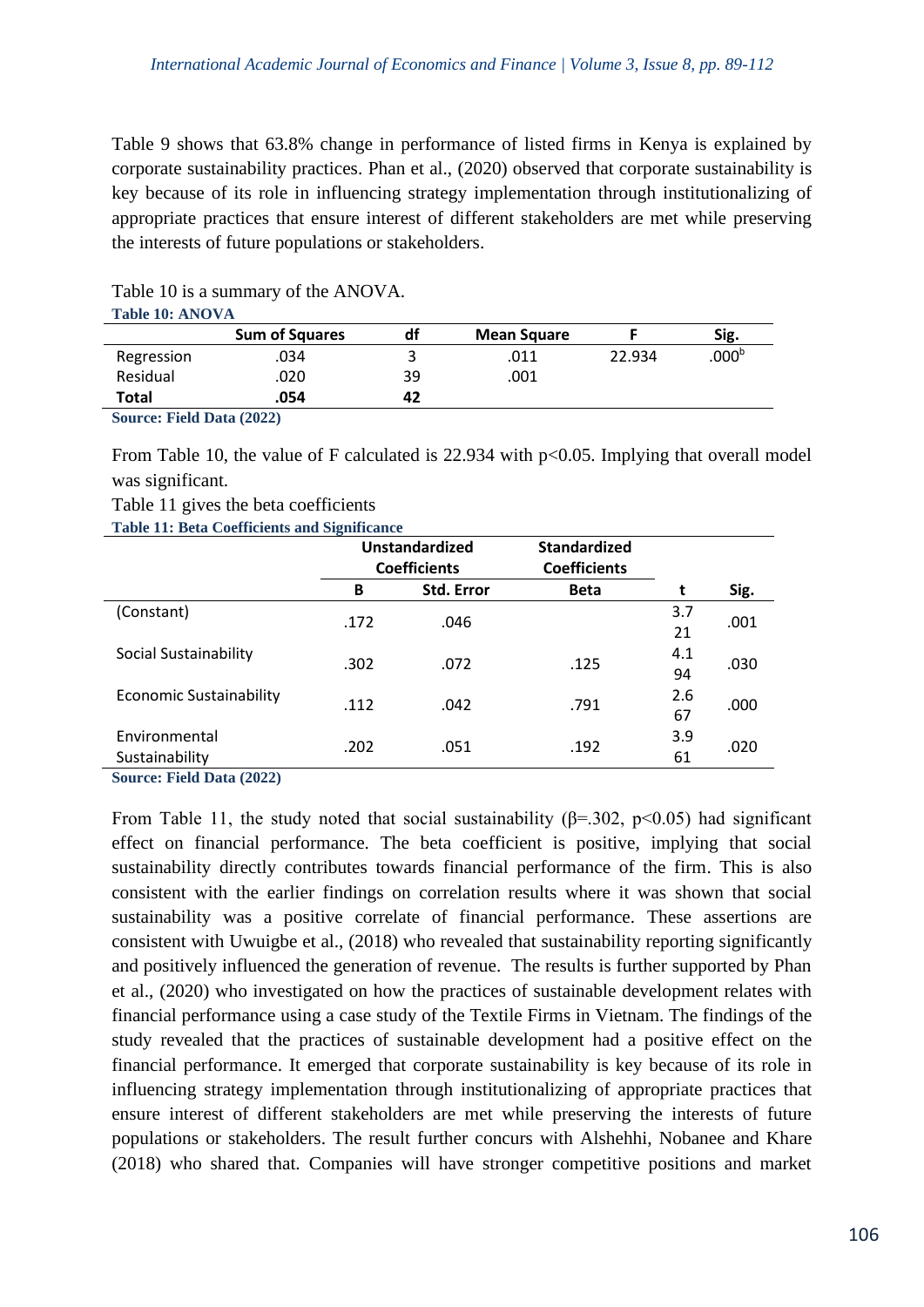advantages as a result of SRI engagement that promotes accountability for sustainable actions. The study was premised voluntarily sharing information about the fiscal, environmental, and social effects of firms operations where the practices are bound by law unlike in Kenyan context where they are not. On the contrary, the findings contradict with Wasara and Ganda (2019) who researched on how the disclosure of corporate sustainability relates with the performance of JSE listed companies within the Mining industry. Environmental disclosures were found to have negative effects of return on investment.

The study established that economic sustainability ( $\beta$ =.112, p<0.05) had significant effect on financial performance. The beta coefficient in the finding was positive; this means that economic sustainability has a positive contribution to financial performance. This is also similar to the correlation results were a positive relation was registered between economic sustainability and financial performance. The result agrees with Alshehhi, Nobanee and Khare (2018) and shared that. Investors will be able to make more accurate valuations and better allocate their funds to businesses that have a positive effect as a result of the increased transparency. Similarly, Girón et al., (2020) investigated on sustainability reporting and economic performance of the firm using a case study of Asia and Africa and argued that sustainability entails ensuring that stakeholders' interets are met without compromising the ability of future stakeholders' interests. Hussain (2015) noted that economic performance data is irrelevant, while the effect of environmental and social aspects of sustainability is important and meaningful across various FP steps. There is no evidence that there is a connection between SP and ownership structure. Sy (2016) assessed on how the practices of sustainability affects the performance of a firm. The study's objective was to investigate the effects of sustainability initiatives on firm's performance. The findings of the study revealed that the practices of sustainability significantly impacted the firms' overall performance. Organizations are constantly under pressure from a number of stakeholders in concentrating on sustainability and keeping themselves accountable for their multiple bottom line approach of operations (MBL), which includes economic, financial, governance, social, and ethical activities. Dembo (2017) noted that sustainability practices affect the performance. The practices of sustainability positively relates with corporate performance. Organizations are developing sustainability policies, but they stress that these policies are meant to promote an underlying "culture of sustainability" by stressing the value of environmental, social, and financial performance. These policies are aimed at developing a cultural sustainability through the articulation of values and beliefs that underpin the objectives of an organization.

It was shown that environmental sustainability ( $\beta$ =.202, p<0.05) had significant effect on financial performance. The implication of the positive beta coefficient is that environmental sustainability is a positive predictor of financial performance. The result contradicts the study by Gatimbu, et al., (2018) noted that environmental efficiency negatively related with profitability. Companies are developing more sustainable business models and innovative financial strategies for increasing the overall performance and attaining a competitive advantage. However, the result is consistent with Jayeola (2015) who investigated on how the practice of environmental sustainability affects performance among SMEs and established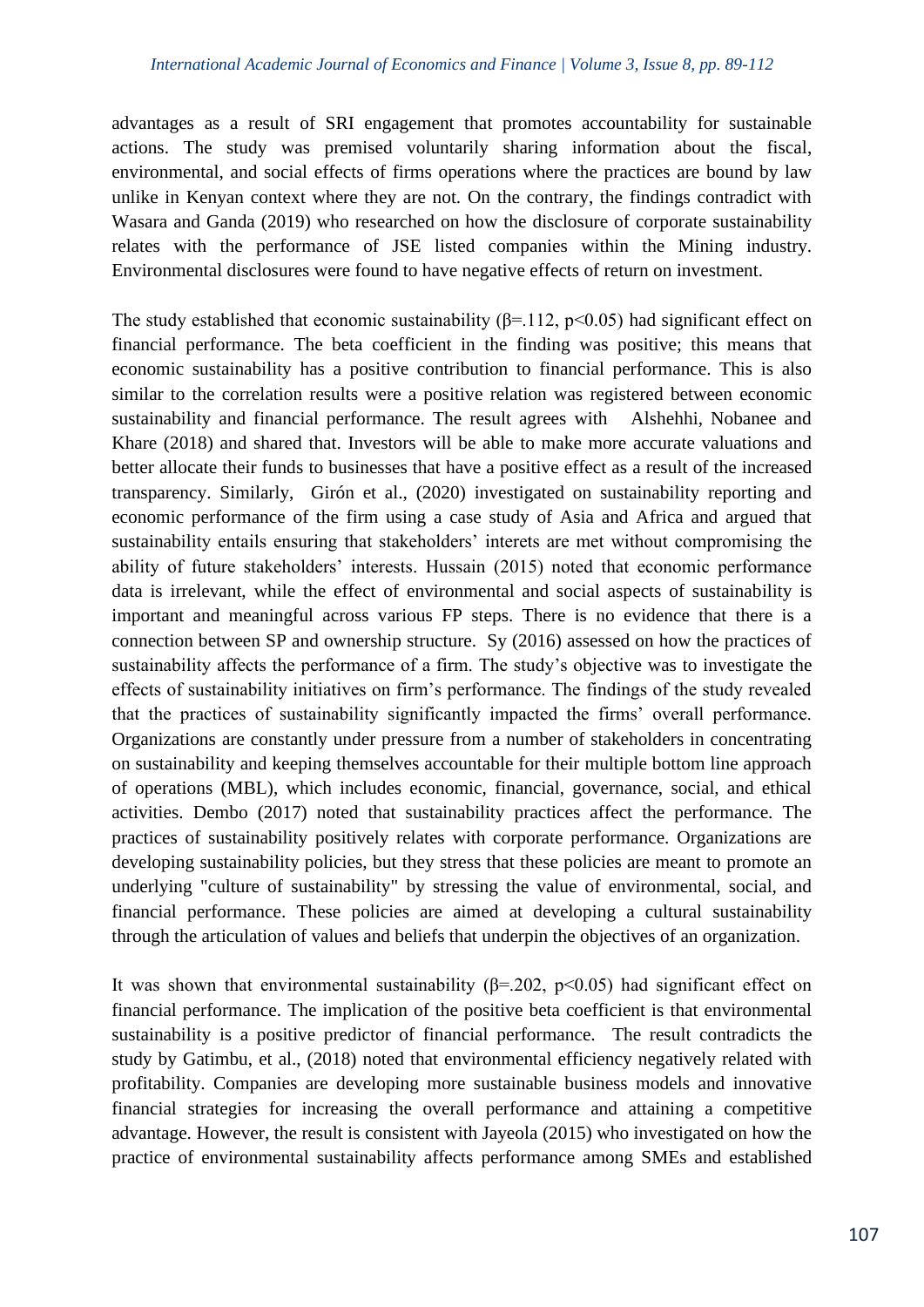that environmental sustainability positively and significantly relates with the performance of the firm. The study further suggested that firms who tend to communicate to their employees regarding their sustainability efforts perform better in terms of developing profits. Companies may benefit from social and environmental sustainability in managing public pressures and building and preserving credibility. Omuom (2020) noted that competitive advantage, environmental protection regulation, cost efficiency and consumer behavior were key factors in the adoption of the green marketing model.

#### **CONCLUSION AND RECOMMENDATIONS**

#### **Conclusions**

Social sustainability has a moderate relationship. Social sustainability had significant effect on performance. The studied firms practiced social sustainability. The highly practiced aspect of social sustainability was putting in place measures that ensured equal opportunities to all staff. The least practiced aspect of social sustainability was engaging in CSR for community growth and development.

Economic sustainability has a strong and positive correlation with financial performance of listed firms in Kenya. Economic sustainability had significant effect on financial performance. The studied listed firms did practice economic sustainability. The most practiced aspect of economic sustainability in the studied firms was the use of modern technologies is to cut operational costs and proper planning. However, the least practiced aspect of economic sustainability was the fact that the economic growth of the firm spread to the local communities around it.

Environmental sustainability had a moderate relationship. Environmental sustainability had significant effect on financial performance. The studied firms had adopted environmental sustainability. In fact, the highly adopted aspect of environmental sustainability was putting in place the measures to protect the natural eco-systems and encouraging staff to stop the degradation of the environment. On the other hand, the least practiced aspect of environmental sustainability was the adoption of renewable energy sources like solar.

#### **Recommendations**

The contribution of this study to the body of knowledge is three-fold; the extent of adoption of corporate sustainability practices, their relationship as well as effect on performance. In terms of adoption, this study has contributed towards an understanding the listed firms in Kenya have widely embraced economic sustainability as compared to environmental and social sustainability dimensions. One possible explanation for this is that profit maximization outweighs the environment and social consciousness. By generating more profits, the listed firms stand to have effectively maximized the wealth of the shareholders.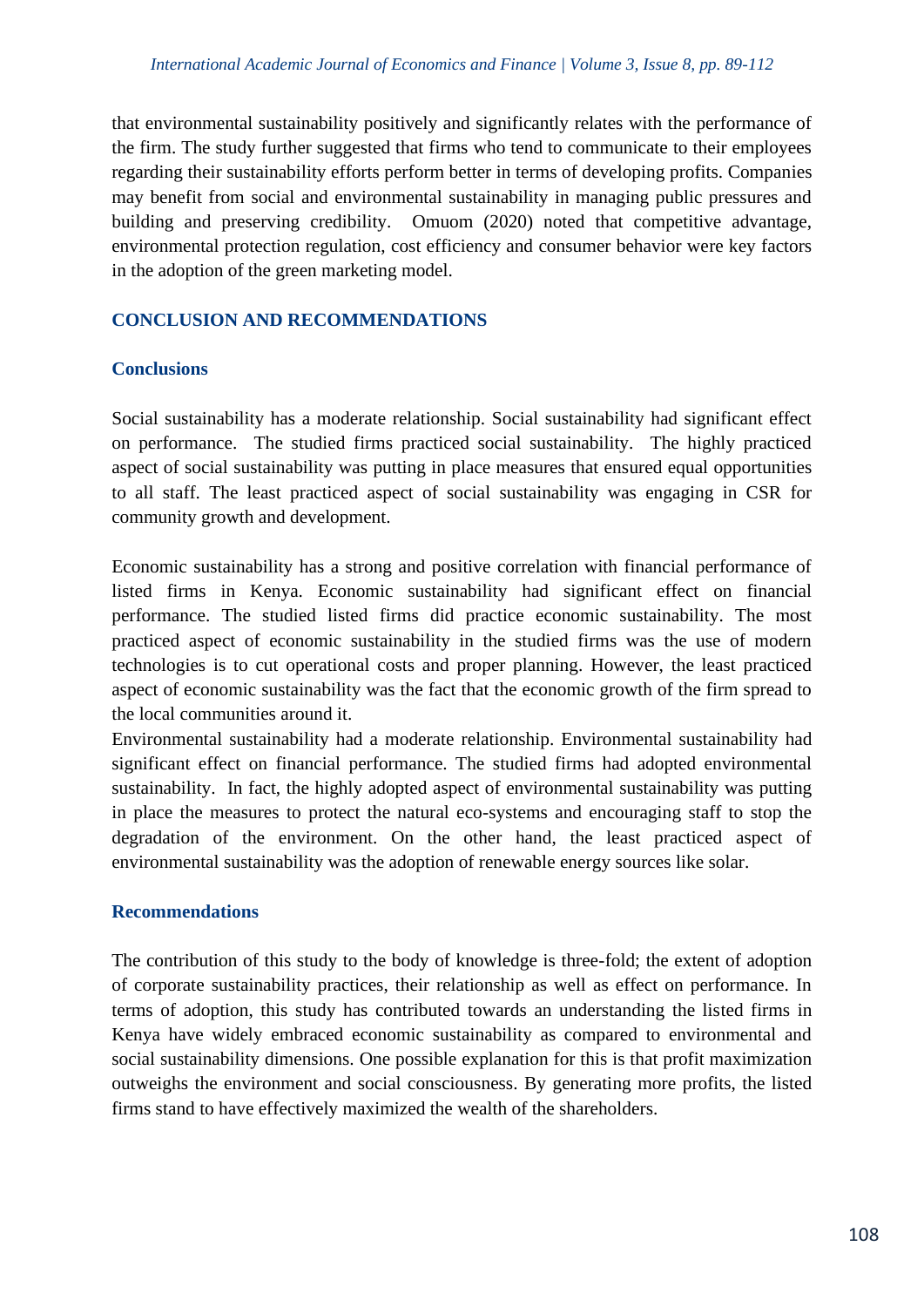In terms of relationship, the study has contributed towards understanding that corporate sustainability practices are positive correlates of financial performance of the listed firms, More specifically, economic sustainability dimension was the strongest and positive correlate of financial performance. This means that placing more emphasis on profits can improve financial performance of the listed firms. Based on the effect, the study has contributed to the understanding that in as much as economic sustainability has been widely adopted among listed firms; its effect on financial performance is relatively low as compared to the social and environmental sustainability.

Regression results showed that social sustainability had a positive beta coefficient that was significant. The least practiced aspect of social sustainability was engaging in CSR for community growth and development. Thus, the study recommends that stakeholder engagement managers and the public relation managers should invest more resources in CSR activities to the community.

Economic sustainability had a positive beta coefficient that was significant. Hence, this study recommends that ICT managers of the respective listed firms should carry out regular maintenance of the existing technologies to be utilized in cutting down costs of operation. From regression analysis, environmental sustainability had a positive beta that was significant. Furthermore, the least practiced aspect of environmental sustainability was the adoption of renewable energy sources like solar. Hence, this study recommends that senior management team of the listed firms in Kenya should adopt solar technologies to safeguard the environment.

The policy makers working in the listed firms in Kenya should review the guidelines and policies that guide corporate sustainability practices so as to enhance their financial performance. These policy makers should align the corporate sustainability practices with the strategic goals of the listed firms. There is need for policy makers at the Capital Market Authority (CMA) to develop relevant policies compelling all the listed firms to strongly comply with corporate sustainability practices. The policy makers at CMA should review the corporate sustainability frameworks of all the listed firms to ensure there is strict compliance.

# **REFERENCES**

- Ager, A., & Strang, A. (2008). Understanding integration: A conceptual framework. *Journal of Refugee Studies*, 21(2), 166-191.
- Aggarwal, P. (2013). Impact of sustainability performance of company on its financial performance: A study of listed Indian companies. *Global Journal of Management and Business Research,* 15(2), 214-221.
- Alshehhi, A., Nobanee, H., & Khare, N. (2018). The impact of sustainability practices on corporate financial performance: Literature trends and future research potential. Sustainability, 10(2), 494-500.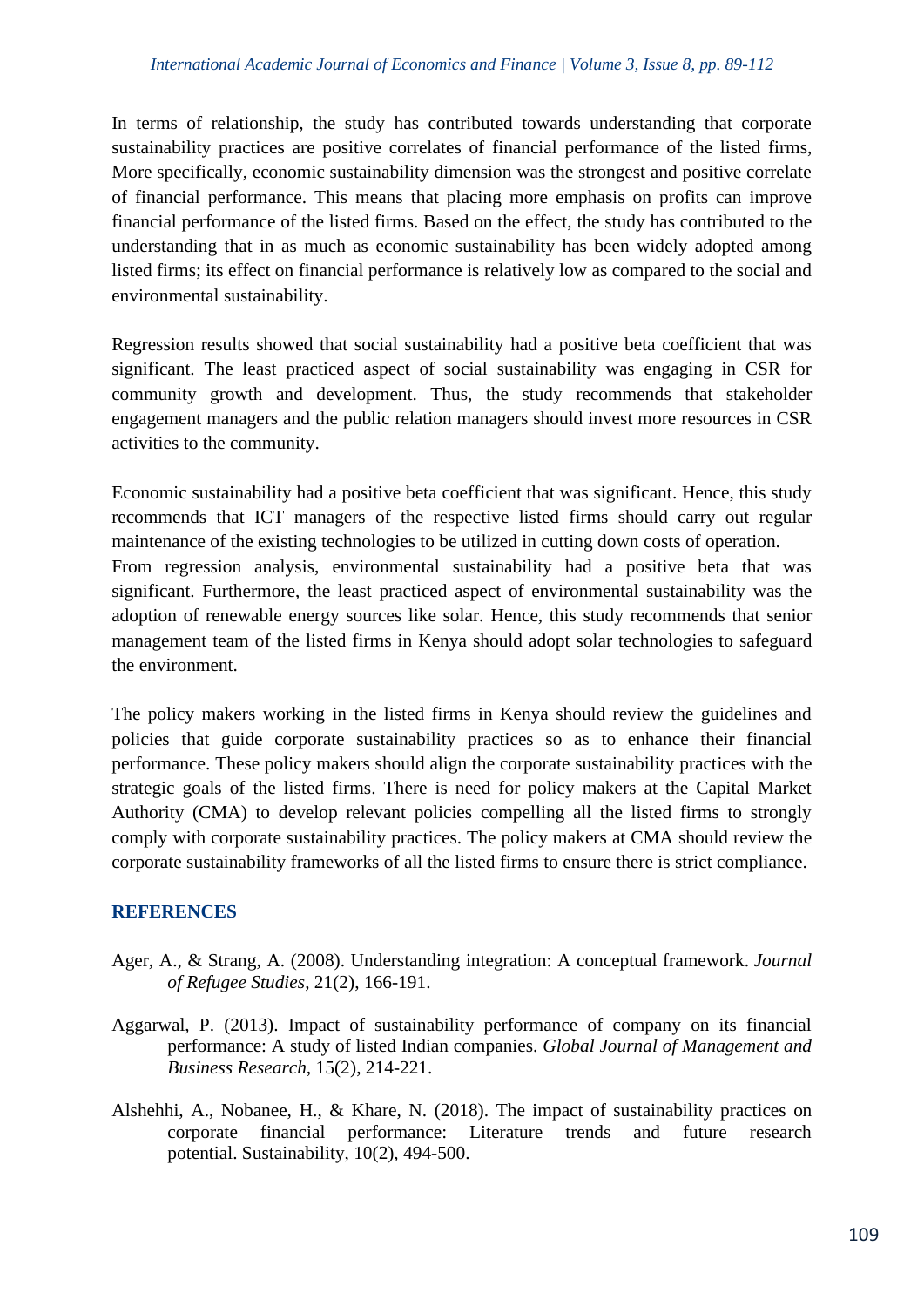- Chang, K., Kang, E., & Li, Y. (2016). Effect of institutional ownership on dividends: An agency-theory-based analysis. *Journal of Business Research*, 69(7), 2551-2559.
- Chang, O. H., & Slaubaugh, M. D. (2017). Sustainable Business Practices in the United States: A Survey on Implementation. *J. Mgmt. & Sustainability*, *14*(2), 325-330.
- Chege, S. M., & Wang, D. (2020). The influence of technology innovation on SME performance through environmental sustainability practices in Kenya. *Technology in Society*, 3(2), 784-793.
- Cho, S. J., Chung, C. Y., & Young, J. (2019). Study on the Relationship between CSR and Financial Performance. *Sustainability Finance Journal*, 11(2), 343-350.
- Choongo, P. (2017). A longitudinal study of the impact of corporate social responsibility on firm performance in SMEs in Zambia. *Sustainability Finance Journal,* 9(8), 1300.
- Dahabreh, I. J., & Hernán, M. A. (2019). Extending inferences from a randomized trial to a target population. *European Journal of Epidemiology*, 34(8), 719-722.
- Dembo, A. M. (2017). The impact of sustainability practices on the financial performance: Evidence from listed oil and gas companies in Nigeria. In Dimensional Corporate Governance (pp. 215-233). Springer, Cham.
- El-Khalil, R., & El-Kassar, A. N. (2018). Effects of corporate sustainability practices on performance: the case of the MENA region. Benchmarking: *An International Journal of Corporate Sustainability,* 4(5), 86-102.
- Engert, S., & Baumgartner, R. J. (2016). Corporate sustainability strategy–bridging the gap between formulation and implementation. *Journal of cleaner production*, 113, 822- 834.
- Engert, S., & Baumgartner, R. J. (2016). Corporate sustainability strategy–bridging the gap between formulation and implementation. *Journal of cleaner production*, 113, 822- 834.
- Etikan, I., & Bala, K. (2017). Sampling and sampling methods. *Biometrics & Biostatistics International Journal*, 5(6), 00149.
- Freeman, E. (1984). *Strategic Management: A Stakeholder Approach*. Boston: Pitman.
- Galant, A., & Cadez, S. (2017). Corporate social responsibility and financial performance relationship: a review of measurement approaches. *Economic research-Ekonomska istraživanja*, 30(1), 676-693.
- Gartenberg, C., Prat, A., & Serafeim, G. (2019). Corporate purpose and financial performance. *Organization Science*, 30(1), 1-18.
- Gatauwa, J. M. (2020). Does Fiscal policy stance affect public expenditure: Evidence from Kenya, *International Journal of Public Finance, 5*(2), 295 – 310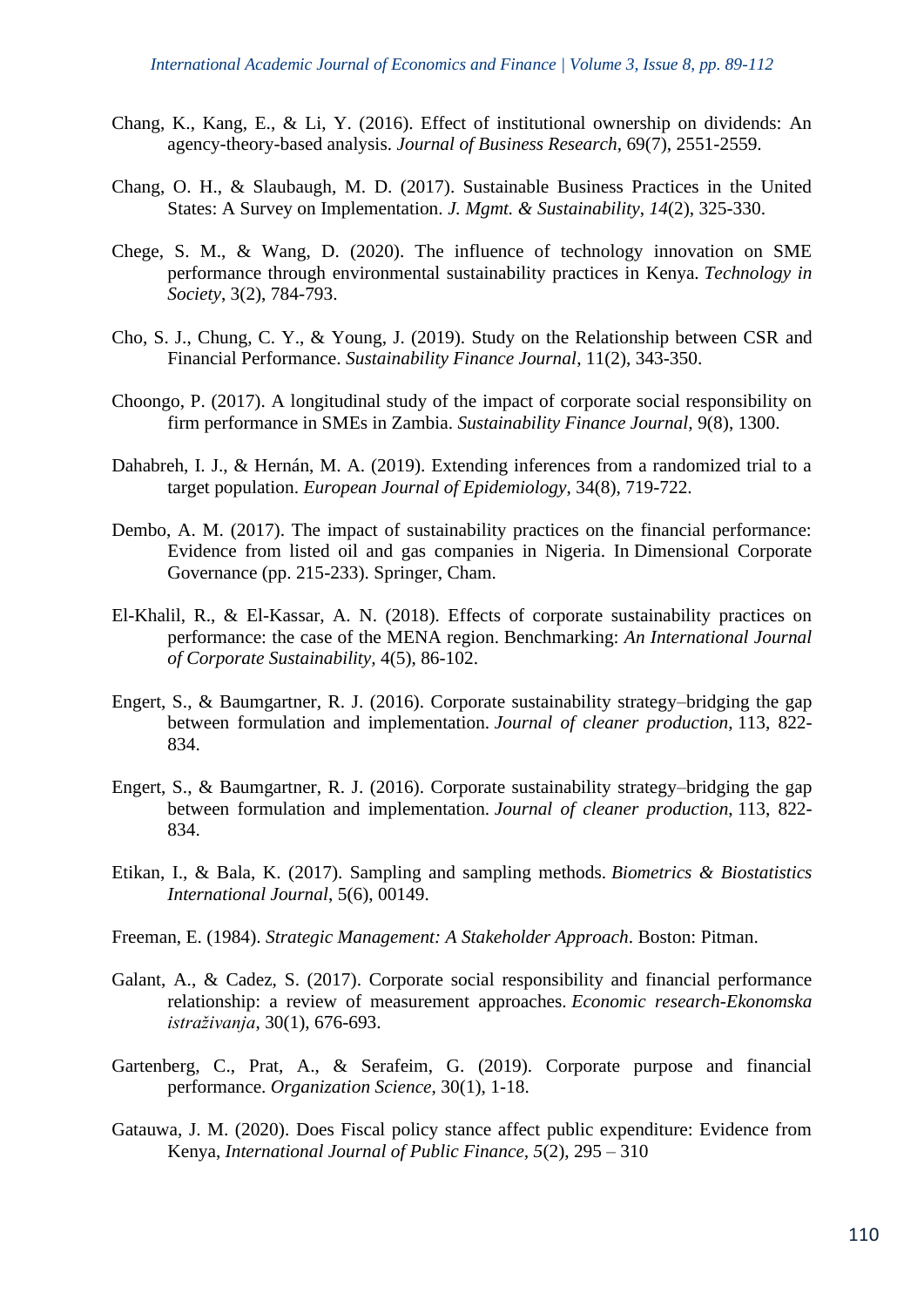- Gatauwa, J. M. (2022). Private Equity Financing and Financial Performance: A critical Review of the Literature, *African Development Finance Journal, 1*(2), 95-103.
- Gatto, A. (2020). A pluralistic approach to economic and business sustainability: A critical meta‐synthesis of foundations, metrics, and evidence of human and local development. *Corporate Social Responsibility and Environmental Management*, 27(4), 1525-1539.
- Girón, A., Kazemikhasragh, A., Cicchiello, A. F., & Panetti, E. (2020). Sustainability Reporting and Firms' Economic Performance: Evidence from Asia and Africa. *Journal of the Knowledge Economy*, 1-19.
- Gok, I. Y., Ozdemir, O., & Unlu, B. (2019). The effect of corporate sustainability practices on financial performance: Evidence from Turkey. In *Cases on corporate social responsibility and contemporary issues in organizations* (52-70). IGI Global.
- Gollnhofer, J. F. (2017). The legitimation of a sustainable practice through dialectical adaptation in the marketplace. *Journal of Public Policy & Marketing*, 36(1), 156-168.
- Hussain, N. (2015). Impact of sustainability performance on financial performance: an empirical study of global fortune (N100) firms. Department of Management, Università Ca'Foscari Venezia Working Paper, (2015/01).
- Isanzu, J. S. (2013). The Impact of Corporate Social Responsibility on Firm's Financial Performance: The Tanzanian Perspective, (Doctoral dissertation, the Open University of Tanzania).
- Jha, M. K., & Rangarajan, K. (2020). Analysis of corporate sustainability performance and corporate financial performance causal linkage in the Indian context. Asian *Journal of Sustainability and Social Responsibility*, 5, 1-30.
- Laïfi, A., & Josserand, E. (2016). Legitimation in practice: A new digital publishing business model. *Journal of Business Research*, 69(7), 2343-2352.
- Laskar, N. (2018). Impact of corporate sustainability reporting on firm performance: an empirical examination in Asia. *Journal of Asia Business Studies,* 50(3), 827-850.
- Laskar, N., & Maji, S. G. (2016). Corporate sustainability reporting practices in India: myth or reality? *Social Responsibility Journal,* 76(1), 48-66.
- Lassala, C., Apetrei, A., & Sapena, J. (2017). Sustainability matter and financial performance of companies. *Sustainability*, 9(9), 1498-1505.
- Leavy, P. (2017). Research design: Quantitative, qualitative, mixed methods, arts-based, and community-based participatory research approaches, 5(7), 8-18.
- Martínez-Martínez, A., Cegarra-Navarro, J. G., Garcia-Perez, A., & Wensley, A. (2019). Knowledge agents as drivers of environmental sustainability and business performance in the hospitality sector. *Tourism Management*, *70*, 381-389.